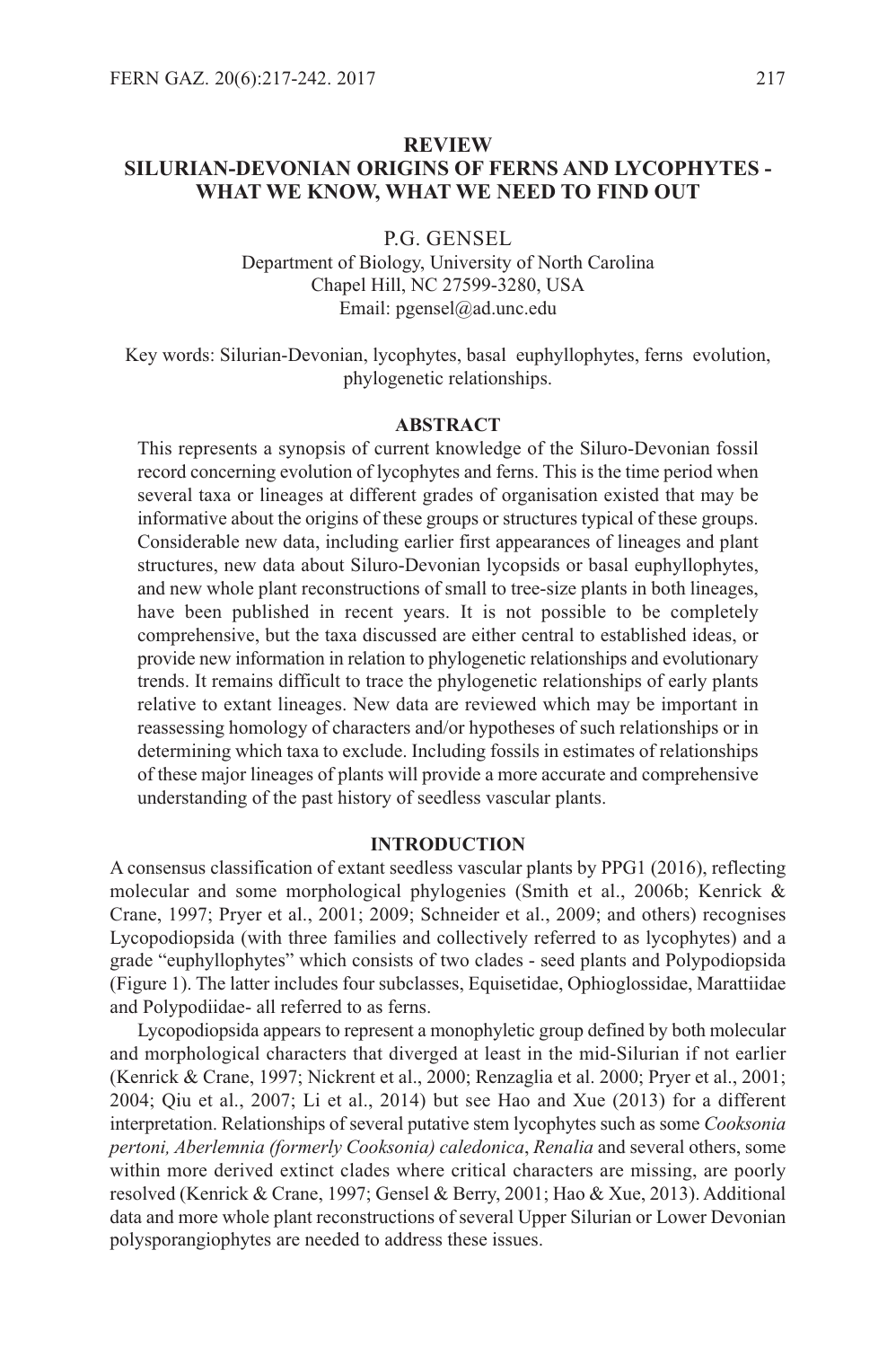The term "fern" or "fern-like" now encompasses the majority of extant and extinct non-lycophytic seed-free vascular plants and several extinct "stem" euphyllophytes (trimerophytes), those with "peripheral permanent protoxylems" such as cladoxylopsids, iridopterids, and in some cases, rhacophytes and stauropterids (Kenrick & Crane, 1997; Rothwell & stockey, 2008; Rothwell & Nixon, 2006; Berry & stein 2000; Berry & Wang 2006). This results in a broad view of what represents a "fern". This is tied up in considerations of evolution of the so-called megaphyllous leaf via modification of branch systems. However it is clear such leaves evolved many times and possibly from different parts of lateral branch systems. Furthermore, using criteria such as presence/absence of a leaf gap and simple *vs* branched venation to distinguish microphyll *vs* megaphyll is not clear-cut. For a more complete discussion of these issues, see Tomescu (2009) and later sections of this paper. The term megaphyll is intentionally not used in this paper.

Fossils were intentionally excluded from the PPG1 classification, because "the phylogenetic affinities of most extinct plants are rather unclear" (p.565). While a practical starting point for names, it, along with molecular- derived phylogenies of only extant forms, implies misleading relationships by ignoring some of the major discoveries in the fossil record of the past several decades. For example, stating that ferns are the closest living relative to seed plants is correct when only living plants are considered, but ignores the existence of extinct plants with unique combinations of characters representing one or more now-extinct lineages, notably progymnosperms, but also others, indicating a more distant relationship between seed plants and ferns. While molecular-based phylogenies may suggest a close relationship among the extant subclasses, incorporation of fossil and morphological data (Figure 2) suggest they are not monophyletic (Rothwell & Nixon, 2006).

The fossil record, while still incomplete, presently suggests each Polypodiopsida subclass (PPG1 2016) differs in time of first appearance and possibly in origin. First appearances of undoubted extinct members of each clade are as follows: equisetophytes -the late Devonian, filicaleans (extinct Polypodiidae) - Early Carboniferous, Marattiidae -late Carboniferous, and Ophioglossidae -Cenozoic. Thus time gaps exist between the later appearing taxa/lineages and putative early representatives of those clades. Finding morphologically based synapomorphies to unite extant and extinct putative progenitor



**Figure 1.** A simplified phylogeny of ferns and lycophytes, showing only the major lineages, modified from Figure 1 of the Pteridophyte Phylogeny Group 1 (PPG1) study.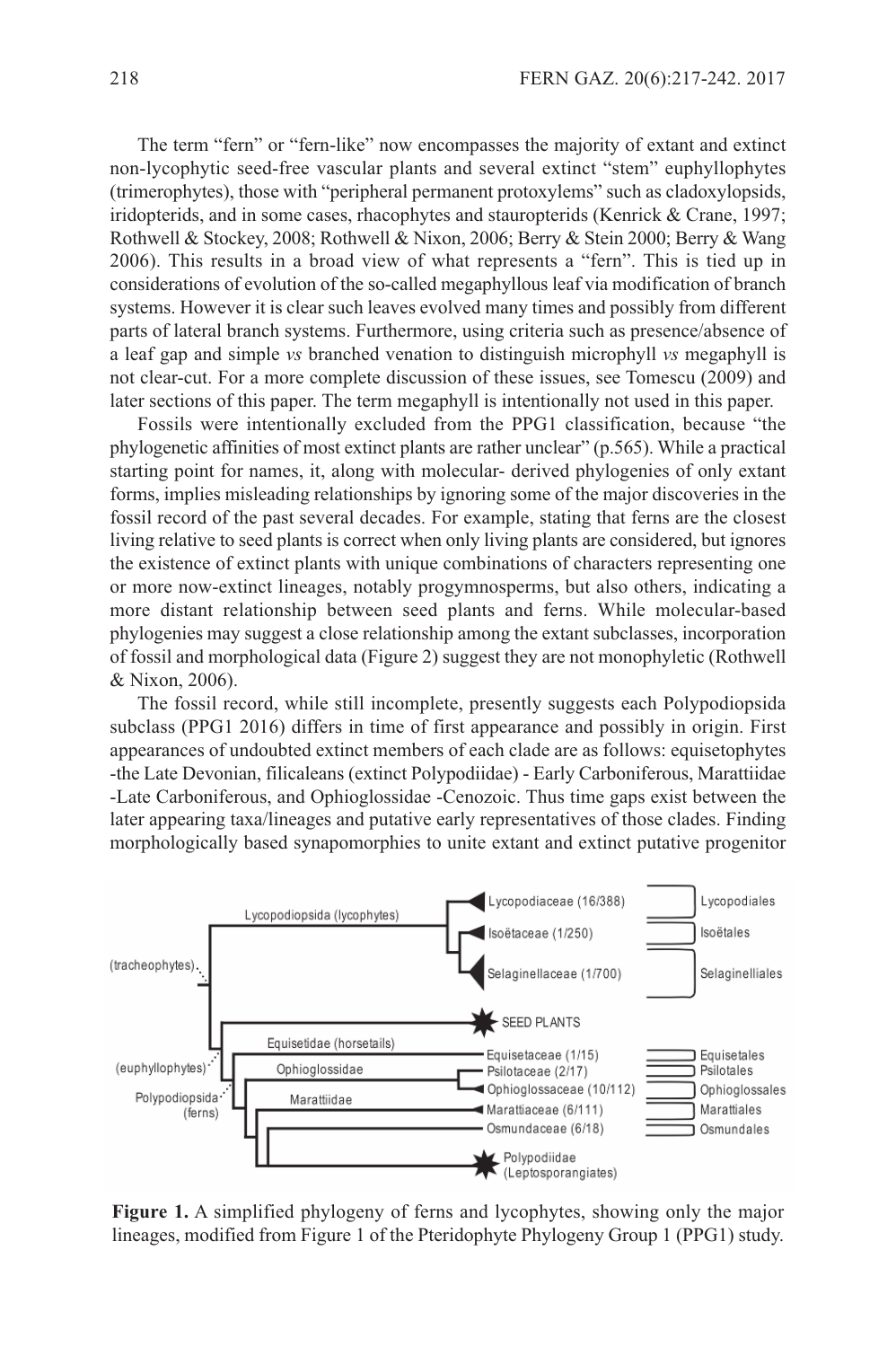or sister lineages is difficult. Characters that have been commonly employed among the Devonian age euphyllophytes are 1) branching systems, from which leaves are believed to have evolved and part or all of which are often interpreted as "leaf-equivalents", 2) stelar anatomy and 3) protoxylem location. sometimes interpretations are retrospective, with extant leaf morphologies influencing ideas of what constitutes a leaf-equivalent. Not everyone agrees on which part or parts of a branching system constitutes a leafequivalent in each lineage, and lastly, for some, all leaves are considered homologous (ignoring the fossil record) rather than evaluating the fossil plants within the context of their time and environment (Berry & stein, 2000) and taking a more "bottom-up outlook" (Rothwell & stockey, 2008) of extinct plants relative to extant ones. Recently acquired fossil data and whole- plant reconstructions, coupled with new developmental information or tests of certain character distributions, may improve assessment of homology of structures and character state transformations and ultimately phylogenetic relationships (Tomescu, 2009; Corvez et al., 2012 and authors cited therein). Additional work on understanding variation in anatomy also is needed. As our understanding of certain plant types improve, the fossil record may also indicate which possible progenitor candidates to preclude.



## **WHAT DOES THE FOSSIL RECORD CURRENTLY TELL US?**

**Figure 2.** From Rothwell and Nixon, 2006 showing a tree based on a combination of fossil and extant plant morphological and molecular characters. Inclusion of fossils causes changes in postulated relationships of so-called "fern-like plants" relative to filicalean (=Polypodiidae) ferns. Terminology is that used by Rothwell and Nixon (2006). lignophytes refer to progymnosperms and seed plants. OP= ophioglossid ferns and psilotophytes. Palaeozoic leptosporangiate ferns include taxa such as *Metaclepsydropsis*, *Ankyropteris, Psalixochlaena, Botryopteris*, and others.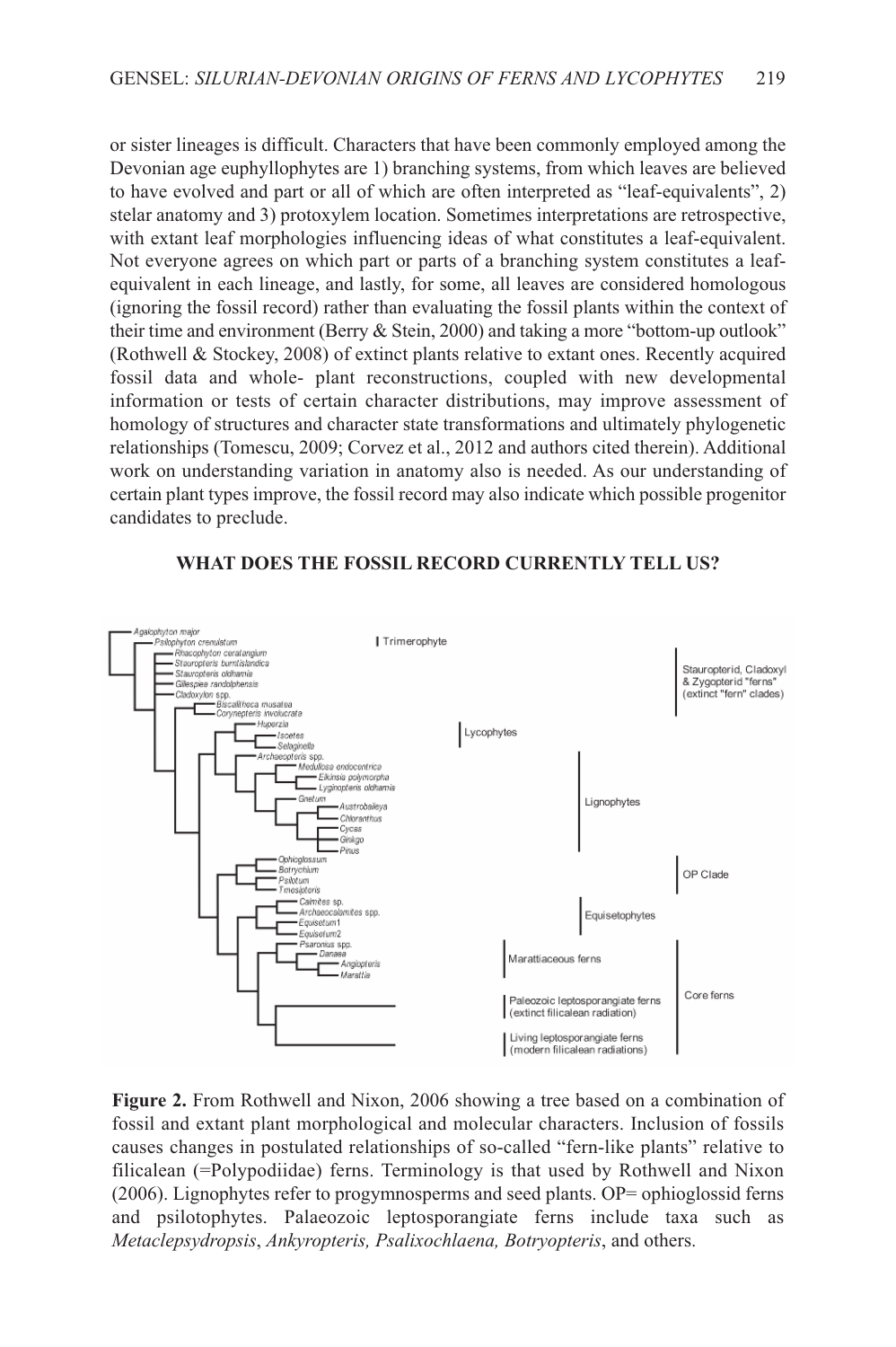| Lower<br>Carboniferous | Tournaisian | Earliest polypodiids, ex: Metaclepsydropsis<br>359                    |
|------------------------|-------------|-----------------------------------------------------------------------|
|                        |             | Earliest equisetids, ex: Archaeocalamites                             |
| Upper<br>Devonian      | Famennian   | Pre-ovules                                                            |
|                        |             | Larger lycopsid trees<br>372                                          |
|                        | Frasnian    | Archaeopteris                                                         |
| Middle<br>Devonian     | Givetian    | 383<br>Small lycopod trees; forests<br>388                            |
|                        | Eifelian    | Arborescent cladoxylopsids<br>393                                     |
| Early<br>Devonian      | Emsian      | Diverse basal euphyllophytes; protolepidodendrids<br>408              |
|                        | Pragian     | Rhynie chert<br>2° xylem, laminate leaves, China (?megaphylls)        |
|                        | Lochkovian  | 411<br>Earliest pre-lycopod Drepanophycus<br>Rhyniophytoids abundant  |
| Silurian               | Pridoli     | 419<br>423                                                            |
|                        | Ludlow      | Early Zosterophylls; Baragwanathia (lycophylls) -<br>Lycopsida<br>427 |
|                        | Wenlock     | Earliest Cooksonia<br>433                                             |
|                        | Llandovery  | Earliest commonly occurring trilete spores<br>444                     |
| Upper<br>Ordovician    | Hirnantian  | 445                                                                   |
|                        | Katian      | Earliest sporangia; earliest trilete spores                           |
|                        | Sandbian    | 453<br>458                                                            |
| Middle<br>Ordovician   | Darriwilian |                                                                       |
|                        | Dapingian   | 468<br>Earliest cryptospores<br>472                                   |

**Figure 3.** A stratigraphic chart showing major events in plant evolution or first appearances of certain plant groups or plant structures, spanning Ordovician to Tournaisian.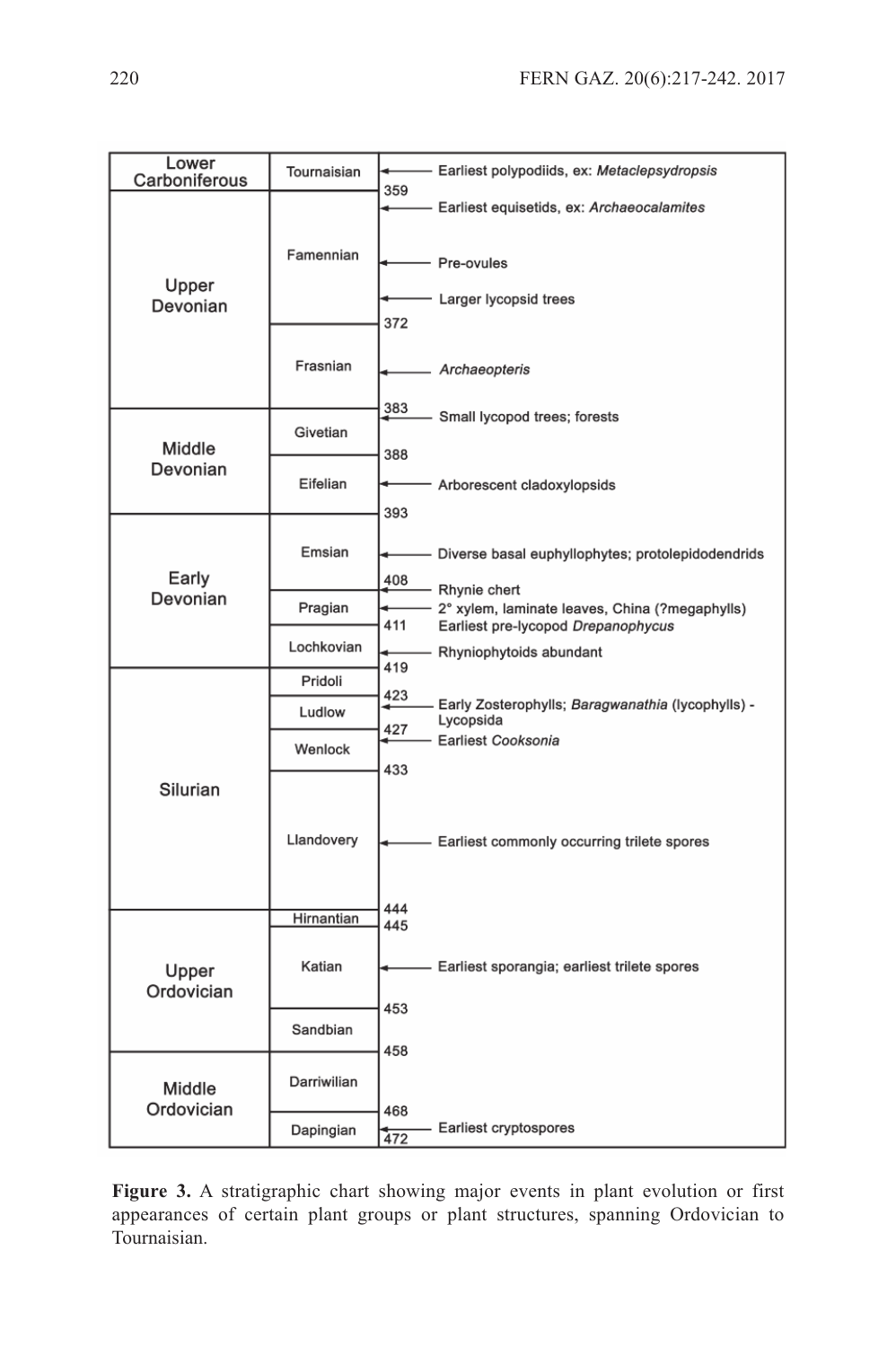## **GENERALITIES**

1) Everything happened earlier (Figure 3): Dispersed cryptospores and trilete spores provide evidence for Kingdom Plantae in the early Middle Ordovician to late Middle Ordovician respectively (Rubenstein et al., 2014; steemans et al., 2009; 2010; Wellman et al., 2008; 2015; Kenrick et al., 2012; Edwards et al., 2014, Edwards & Kenrick, 2015, and references cited therein). Cryptospore types and diversity increase until the earliest Devonian, trilete spores diversify from silurian on. Earliest forms occur in Gondwanan regions, suggesting radiation of cryptospore producers and basal polysporangiates from Gondwanan microcontinents towards Laurussia (Wellman et al., 2015; Steemans et al., 2010). The absence of megafossils during this time span may partly reflect the lack of known terrestrial sediments in the Ordovician and silurian (Kenrick et al., 2012; Wellman et al., 2015). some tiny Upper silurian to lower Devonian plants produce cryptospores, termed cryptophytes (Edwards et al., 2014), and others produce trilete spores, some possibly representing precursors of a bryophyte or polysporangiophyte grade (Edwards et al., 2014). Unfortunately, only some dispersed spores can be tied to parent plants, which limits establishing evolutionary/phylogenetic links between cryptophyte, bryophyte or polysporangiate lineages, and thus to either lycophytes or fern-like precursors (Edwards et al., 2014).

2) Innovations: The silurian to Middle Devonian vascular plant diversification demonstrates a greater increase in plant diversity, size and complexity than previously known. silurian to Early Carboniferous taxa exhibit a trend from considerable morphological/anatomical plasticity to more predictable body plans or architecture in younger, more derived forms (Bateman et al., 1998). Recent research suggests a transition from apparently rhizomatous forms to upright trees by the Middle to late Devonian among lycopsids and euphyllophytes (Figure 3), tree size ranging from 3 to at least 8m tall and of varying trunk diameters (4 to  $\sim$  20 cm wide). Some formed new vegetation associations, most notably early forests. In euphyllophytes, no laminate leaves and no, or limited, secondary tissues exist (thus having alternative means of mechanical support) (stein et al., 2007; 2012; Giesen & Berry, 2013; Berry & Marshall, 2015). Archaeopteridalean forests of large trees with abundant secondary tissues dominated some regions in the late Devonian. Evidence of early evolution of leaves and roots occurs from Late Silurian on, as discussed in greater detail later.

Another major innovation, aligned xylem meeting criteria for secondary xylem and interpreted as an early type of vascular cambium, is demonstrated by the Pragian *Amoricaphyton* (Gerrienne et al., 2011; strullu-Derrien et al., 2013; 2014; Gerrienne & Gensel, 2015) and Emsian plants from eastern Canada (Gerrienne et al., 2011; Hoffman & Tomescu, 2013; Gensel in prep.). It is unknown if these possessed uni- or bifacial cambia. That, and lack of fertile remains, renders affinities and potential relevance as to how vascular cambia evolved or to fern and lycophyte vs. lignophyte evolution unclear. Uni- and bifacial vascular cambia originated more than once, as they are known in several extinct lineages from Middle Devonian on, including lycopsids (uni), progymnosperms (bi), early seed plants (bi), and possibly cladoxyls (unclear if secondary xylem or primary, aligned metaxylem).

Heterospory is established by the Middle Devonian in lycopsids and some euphyllophytes (the incipiently heterosporous lower Devonian *Chaleuria*; the Upper Devonian archaeopterids and some lower Carboniferous stauropterids). The Middle Devonian putative ovule precursor, *Runcaria* (Gerrienne et al., 2004) and numerous pre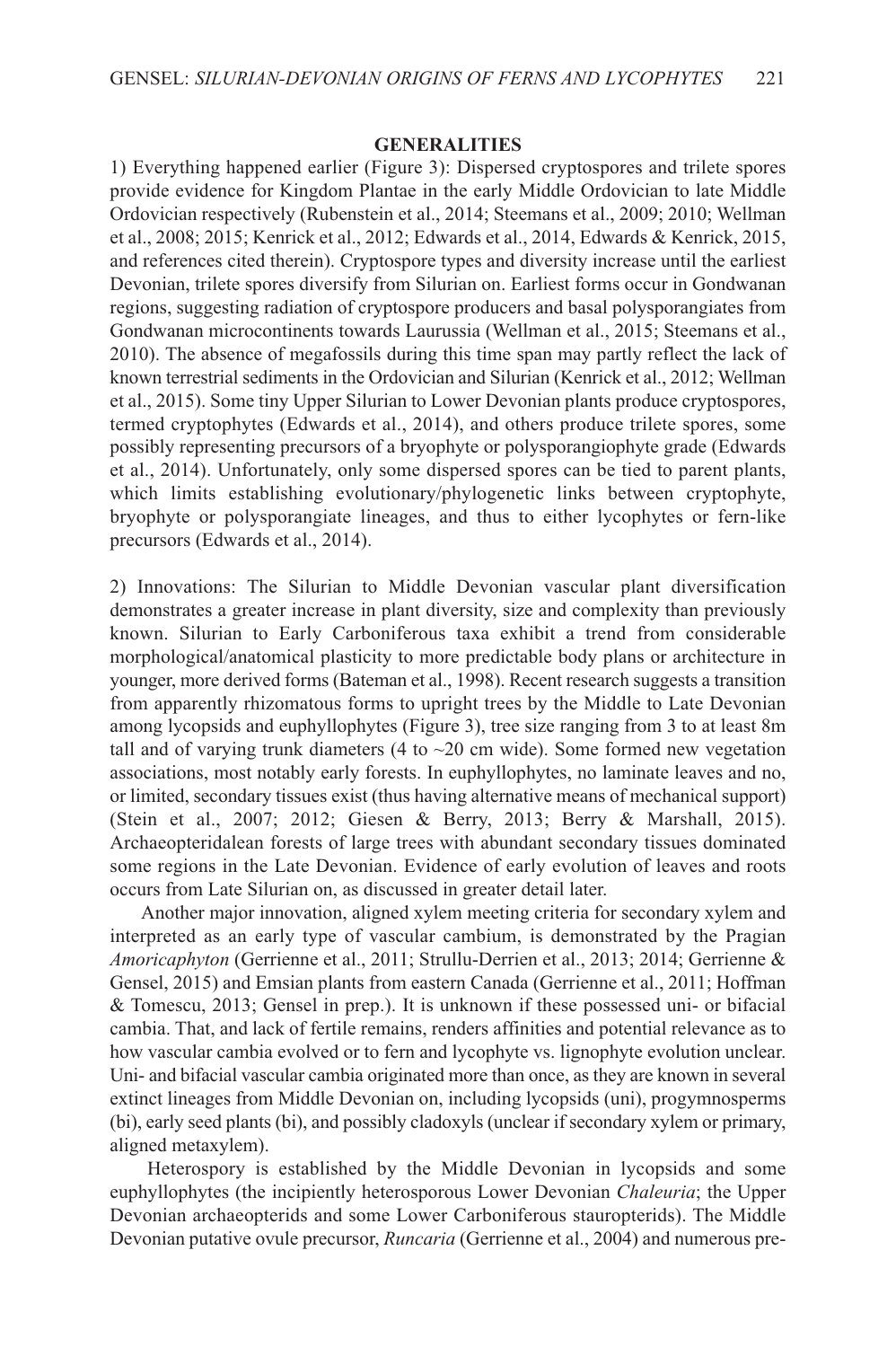ovules of late Devonian (Famennian) age indicate an initial radiation of early seed plants at nearly the same time as heterosporous euphyllophytes occurred (Prestianni & Gerrienne, 2010), but prior to appearance of all fern clades except Equisitidae.

## **LYCOPHYTE EVOLUTION**

The presence of late Wenlock *Cooksonia sp.* from Avalonia (Edwards & Feehan, 1980), and the Upper Silurian (Ludlow) occurrences of several zosterophylls, putative stem lycophytes, and the lycopsid *Baragwanathia* from Bathurst Island, Canada and/or Australia (Kotyk et al., 2004; Rickards, 2000) indicate several grades and clades of rhizomatous, homosporous lycophytes at that time and an early origin for lycophytes. Zosterophylls, stem lycopsids, pre-lycopsids and lycopsids occur widely in the Early Devonian. strobilate probable zosterophylls such as *Distichophytum* and plants similar to *Bathurstia* first appear in the late silurian and similar forms are diverse in the Early Devonian.

Zosterophyllopsids are leafless but exhibit similar anatomy and sporangial morphology and dehiscence as lycopsids. *Kaulangiophyton,* lacking vascularized leaves, *Asteroxylon* with transfusion tissue in "leaves" (Hueber, 1992), and fertile *Drepanophycus* spp*.* all lack association of sporangia with leaves, and sometimes are considered pre-lycopsids (Gensel & Andrews, 1984; Gensel & Berry, 2001). leaves of differing morphology occur in the siluro-Devonian *Baragwanathia*, in the pre-lycopsid *Drepanophycus*, the putative lycopsid *Zhenglia* (Hao et al., 2006) and in some Pragian taxa of uncertain affinity from China such as *Adoketophyton* (li & Edwards, 1992; Hao et al., 2003). Mid-Upper Devonian and younger lycopsids exhibit mostly laminate univeined lycophylls, some of which are much-divided (Protolepidodendrales) or have laciniate to fimbriate margins (e.g. *Longostachys, Wuxia*). Ideas about how lycophylls may have evolved vary but are unresolved, ranging from change via progressive vascularization of enations, sterilization of sporangia (Crane & Kenrick, 1997), or by reduction of branch systems (reviewed in Tomescu, 2009).

Growth habit among these basal groups (stem taxa, zosterophylls, pre-lycophytes, early lycopsids) is either rhizomatous or tufted (Gensel et al., 2001; Raven & Edwards, 2001; Gensel & Berry, 2001; Hao et al., 2010). Rooting structures appear to have arisen more than once, ranging from downward trending axes (some *Zosterophyllum* spp. of earliest to early Devonian age), to part of a bifurcation of a rhizome (H or K branching), with one half being stem-like and bearing enations or leaves, the other portion lacking those structures and appearing root-like (*Bathurstia, Drepanophycus -* Gensel et al., 2001). An un-named lycopsid from the lower Devonian of Wyoming differs in that the initial K-branch produces a "root-bearing axis", from which dichotomizing root-like structures depart (Matsunaga  $&$  Tomescu, 2016). These authors suggest rooting structures in lycophytes are *de novo* structures rather than modified stems. Hetherington and Dolan (2017) note commonalities among lycopsid root morphology as well as disparities, recognizing multiple types of structures that bear the branched roots. None of the early forms are anatomically preserved, thus features that distinguish roots from stems (root cap, root hairs, etc) in younger plants are lacking (Raven & Edwards, 2001; Gensel et al., 2001; Kenrick & strullu-Derrien, 2014).

The order Protolepidodendrales, plants characterized by much divided or hastate leaves, epiphyllous oval to possibly round sporangia, and faintly to deeply lobed protosteles, is established by the Emsian (*Leclercqia* spp*.*) and taxa are much more diverse and widespread in the Middle and early late Devonian (Gensel & Berry, 2001).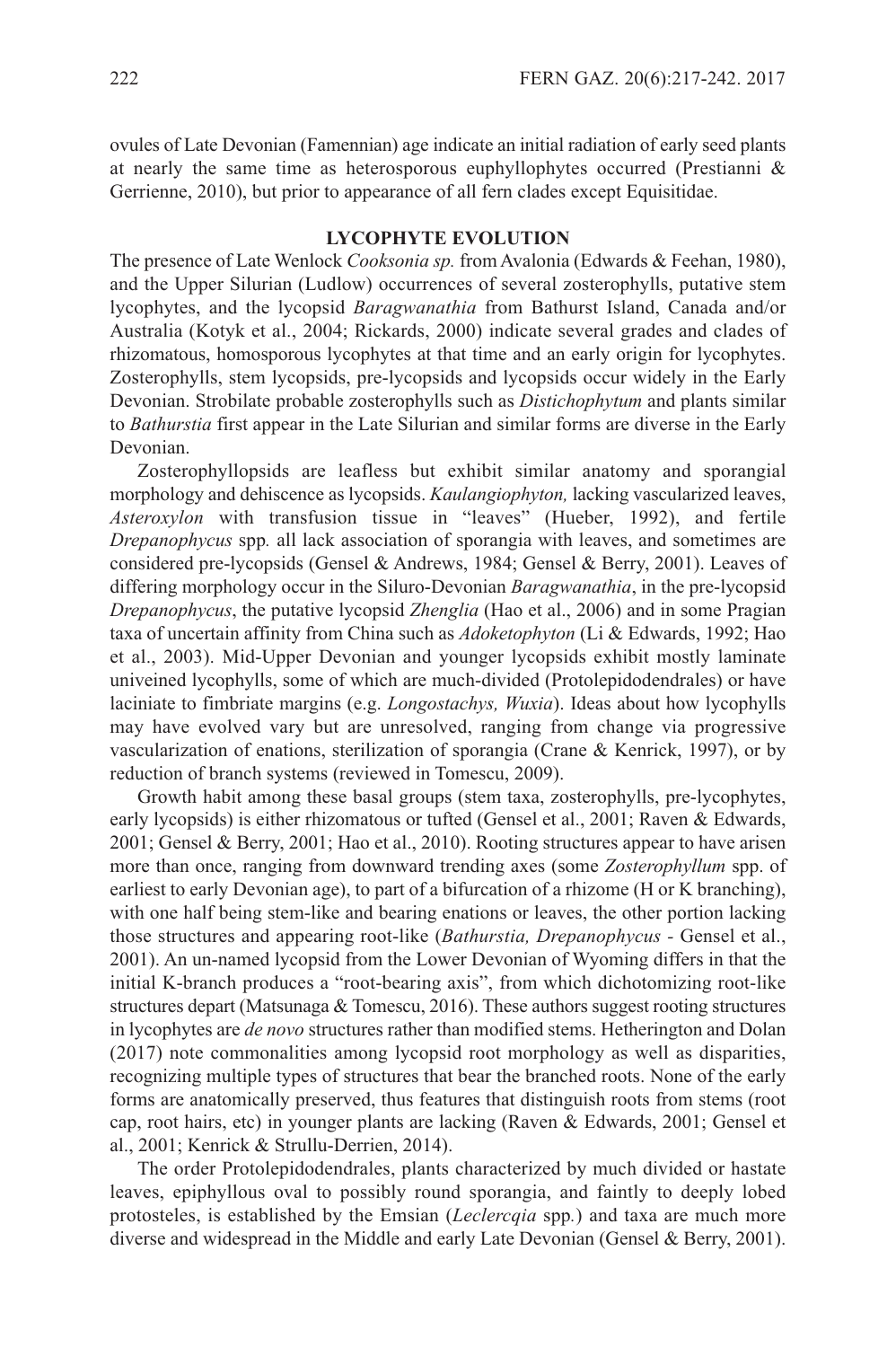Most specimens may represent more distal or aerial branches and presumably were rhizomatous or in one case, climbing (*L. uncinata* Xu et al., 2011). Oval to elongate sporangia attach to the upper surface of sporophylls identical to vegetative leaves. *Leclercqia complexa* from the Middle Devonian Gilboa, NY locality is known to be ligulate; *L. complexa, L*. cf. *complexa* and *L. uncinata* yield spores showing them to be homosporous (Grierson & Bonamo, 1979; Richardson et al., 1993; Gensel & Kasper, 2005; Gensel &Albright, 2006; Wellman et al., 2009; Xu et al., 2011). spores and ligules are unknown for other genera. Rooting structures, which might aid in better understanding of relationships, are unknown in all taxa. These plants are often considered to be putative precursors to the ligulate heterosporous clades selaginellales and Isoetales, but better understanding of all plant parts would allow a more precise assessment of their relationship to other extinct and extant clades. As noted below, additional putatively transitional forms exist, although many are incompletely preserved.

A major change in growth habit and reproduction occurred in the late Mid Devonian, as shown by the bipolar/pseudobipolar, approximately half metre tall tree-like taxa *Longostachys* and *Chamaedendron* (Cai & Chen, 1996; schweitzer & li, 1996), both of uncertain affinity, in China. *In situ* (and some isolated) lycopsid stems from the upper Middle/lower Upper Devonian of svalbard, consisting of approximately 1m tall, incomplete trunk pieces, and identified as *Protolepidodendropsis pulchra*, are interpreted as a paleotropical forest (present in a low paleolatitude) by Berry and Marshall (2015). *Sublepidodendron,* especially *S. songziense* Wang et al*.* 2003*,* from the late Devonian of China, was at least a metre tall. A smaller, very slender, upright and unbranched late Devonian lycopsid, *Clevelandodendron ohioensis* (Chitaly & Pigg, 1996), exhibits a lobed/branched base and a bisporangiate strobilus reminiscent of some lepidodendrids. Wider stemmed lycopsids such as *Cyclostigma, Lepidosigillaria*, and the unidentified tree lycopsid from Gilboa, NY (Haughton, 1859; Chaloner, 1968; Kräusel & Weyland, 1949; stein et al., 2012) also occur in late Mid to early late Devonian in laurussia. These taxa not only differ in size (length, width), but also in branching (presence/absence, type), leaf base patterns, leaves, rooting and reproductive structures. They also clearly demonstrate the existence of upright lycopsids of varying heights, diameters, and branching architecture by Middle to late Devonian time, coexisting with the presumably rhizomatous protolepidodendrids and presaging growth habits and reproductive strategies present among the abundant Carboniferous and younger lycopsid lineages. Various isolated anatomically preserved stem remains, when viewed in comparison to anatomy in more extensively preserved plants, also show differences in some features, not yet well understood. Secondary tissues occur in lycopsids from the Middle Devonian. Tracheid wall pitting among different taxa varies from one or more of the following pitting types: scalariform, pitted, circular bordered pitted, scalariform with fibrils connecting the bars or pitlet sheets. Much remains to be learned about its possible taxonomic implications.

Different types of stem bases with rooting structures occur among these taxa. *Longostachys* and *Chamaedendron* stems (and possibly *Clevelandodendron*) terminate in a series of downward trending, bifurcating root-like structures, but details are poorly understood. The two major rooting structures of arborescent isoetalean lycopsids dominant in the Carboniferous occur by the Middle Devonian. The earliest records of cormose lycopsid bases may be those recorded by Xu and Wang (2016) from the late Middle-late Devonian Hujiersite Fm, China and the bases of the more extensively preserved *Protolepidodendropsis pulchra*, of similar age from svalbard (Berry &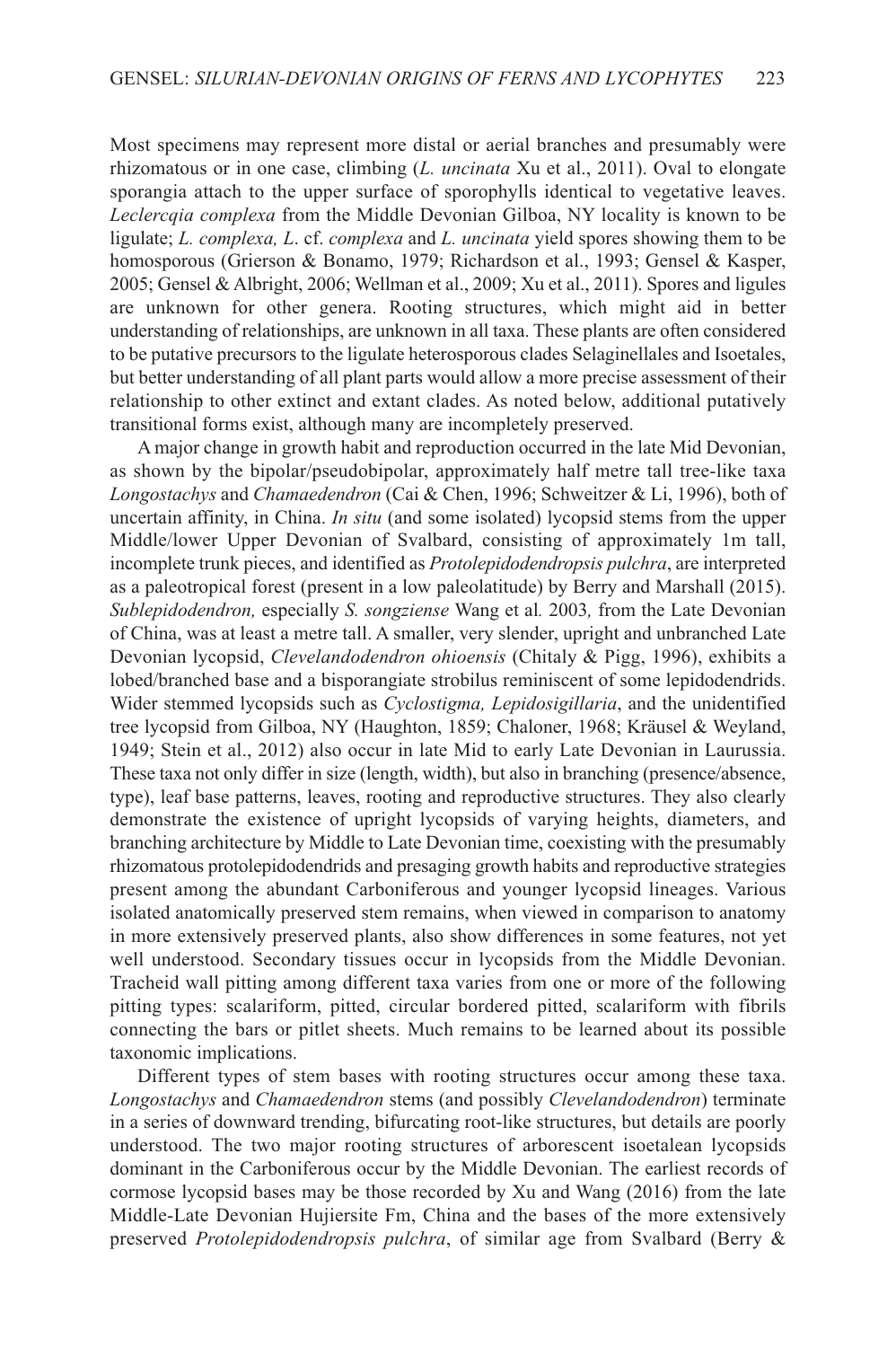Marshall, 2015). late Devonian *Leptophloem* and *Otzinachsonia* also exhibit cormose bases. A more branched, stigmarian type rooting system (Wang et al., 2003) occurs in *Sublepidodendron* spp from China. laurussian forms are less easy to interpret. Pigg (2001) suggests that cormose and stigmarian forms represent variations of a single rooting type, perhaps being influenced by ecological factors.

some of these Devonian lycopsid stems or branches bear sporangia aggregated into strobili, ranging from mono- to bisporangiate (*Longostachys, Chamaedendron, Sublepidodendron, Cyclostigma*), while others apparently have alternating fertile and vegetative zones (*Monilostrobus* Wang & Berry, 2003*; Wuxia* Berry et al., 2003), as also occurs in younger tree lycopsids. The Upper Devonian *Wuxia* is interesting in that megasporangiate "cones/fertile zones" occur just below branching points of axes but presumed microsporangiate ones are terminal (Berry et al., 2003). *Hoxtolgaya robusta* Xu et al. (2012), Middle Devonian of China, is interpreted as arborescent based on 9cm wide stems of unknown length, and exhibits sporangia yielding spores of one size, interpreted as homospory, but preservaton is too incomplete to determine with certainty. In strobili or fertile zones, sporophylls are either identical to vegetative leaves, or modified with a broad fimbriate to spiny base and distal lamina, as in the Middle to Upper Devonian small tree-like lycopsids such as *Longostachys* (Cai & Chen, 1996), *Chamaedendron* (Schweitzer & Li, 1996) or *Wuxia* (and others) (Berry et al., 2003).

Berry et al. (2003) note that variation in fertile regions/structures and in stem anatomical features occurs earlier and more broadly in China than laurussia, suggesting that perhaps China may have been an important area of early evolutionary innovation in clade(s) from which the major lineages of arborescent, heterosporous lycopsids of the Carboniferous and later arose. More whole plant reconstructions of several of these lycopsids are needed, and particularly, clarification of the organisation of basal regions, presence/absence of branching, anatomical features, and type of reproductive structures among individual plants, in order to better understand their relationships to both earlier and later occurring lineages to resolve relationships of these several plants and other taxa all considered as part of the isoetalean clade.

The record of herbaceous, homosporous lycopsids (e.g. lycopodiaceae) is far less well known in the Devonian and Carboniferous. *Lycopodites oosensis* from the late Devonian of Germany (Kräusel & Weyland, 1937) may represent one, but should be restudied. The lower Carboniferous herbaceous form *Hestia* possesses too few characters to assess affinities (Bateman et al., 2007) but might represent an eligulate form. Younger fossils have been assigned to the genus *Lycopodites* but it is difficult to determine the affinities of these leafy stems; one has been found to represent conifer twigs, others exhibit a mix of lycopodiacean and sellaginellacean characters but are usually allied to selaginellaceae (skog & Hill, 1992; Thomas, 1992). Rowe (1988) identified a rhizomatous plant from the late Early Carboniferous Drybrook sandstone as an early selaginallalean, *Selaginellites resimus,* but little is known about early evolution of selaginellales.

several questions concerning early lycophyte evolution remain or are only partially answered by recent data. The paraphyly of some *Zosterophyllum* species and stem lycophytes remains unresolved despite new data. Much remains to be clarified about overall construction and relationships of the numerous Middle-late Devonian protolepidodendraleans and small tree lycopsids, as discussed above, including how many times have structures such as strobili, ligules, rooting structures, and leaf abscission arisen and in what combinations? How do they relate to later-occurring lineages? And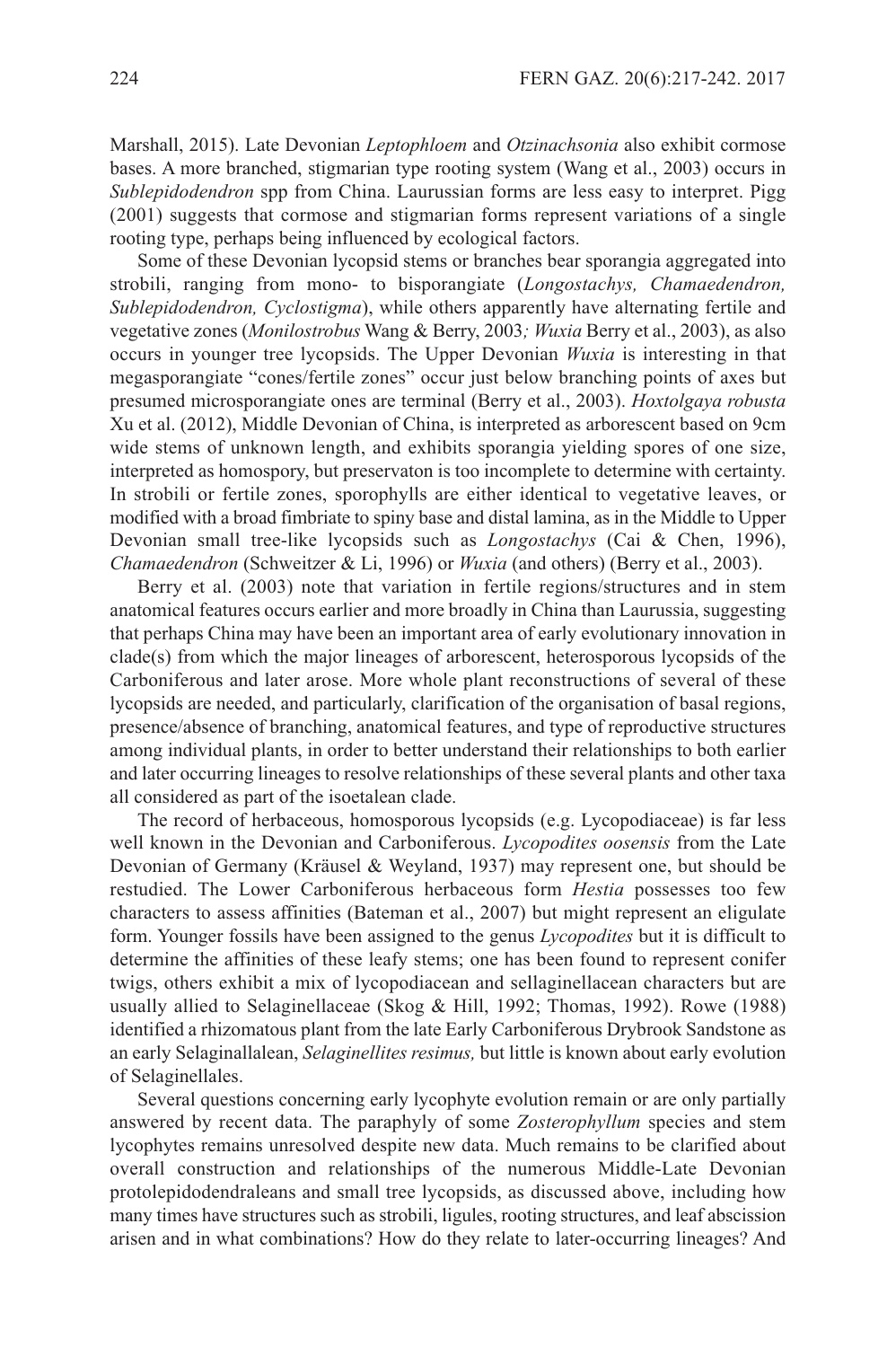again, questions remain about the early history of herbaceous, eligulate, homosporous lycopodiaceae and ligulate, heterosporous selaginellaceae through much of the Devonian and Carboniferous and even early Mesozoic.

## **EUPHYLLOPHYTE EVOLUTION**

Extinct Devonian plants included in the Euphyllophyta mostly exhibit much branched aerial axes, some terminated by mostly fusiform sporangia. Anatomy consists of various protosteles (haplo-, actino-, dissected). Pertinent to fern evolution are stem euphyllophytes, such as *Psilophyton* and *Pertica*, the predominantly Mid-Upper Devonian Cladoxylopsida (=Pseudosporochnales [or Cladoxylales] + Iridopteridales), the enigmatic, but putative iridopterid *Rhacophyton*, and possibly stauropteridaleans. The latter groups have been considered by many authors to be derived from a trimerophyte ancestor, and possible fern-like or fern precursors. Reasons vary; some derive from cladistic studies, others from older comparative studies. While lacking laminate leaves, either the whole or part of their lateral branch systems (LBS) are interpreted as showing possible stage(s) in the evolution of a leaf, as mentioned earlier (Kenrick & Crane, 1997; Gensel et al., 2001; Boyce & Knoll, 2002; sanders et al., 2007; Tomescu, 2008; Galtier, 2010; Corvez et al., 2012). These occurred simultaneously but at different rates in different lineages (Galtier, 2010), and are not homologous within ferns or between "ferns" and seed plants. secondly, some of the above taxa exhibit peripherally located protoxylem in various types of actino- or dissected protosteles (where anatomy is known) that differs from that present in aneurophytalean progymnosperms and early seed plants. The latter, and some basal euphyllophytes, exhibit radiate protoxylem (Beck  $&$  Stein, 1993), in which actinosteles or variants thereof have a central protoxylem, which appears to extend out each arm of the stele to produce lateral traces. These are considered mesarch but this depends on whether the protoxylem at the tips of arms persist, a feature presently not well understood. Anatomy of this type is typical of aneurophytalean progymnosperms, possibly some of the larger (*Pertica*– grade) trimerophytes, stenokolealeans, and other plants of uncertain affinity. However, it remains unclear if these two protoxylem patterns represent a good indicator of phylogenetic relationships. For example, scheckler et al. (2006), in a re-study of *Langoxylon* stockmans, a taxon of uncertain affinity, point out that *Langoxylon* stems possess a mixture of these two characters. *Pseudosporochnus hueberi* lacks a central protoxylem, but exhibits peripheral protoxylems plus several separate protoxylems along the midplane of an arm (Stein & Hueber, 1989), thus not all early euphyllophytes can be so easily categorized.

The term "peripheral loop", initially referring to an anatomical feature of Carboniferous zygopteridalean petioles, has been used to describe protoxylem features in many Devonian plants. As originally defined, a peripheral loop consists of a central rod of parenchyma surrounded by protoxylem (leclercq, 1970) located near the margin of an elongated vascular bundle. similar structures are termed the same in stems of Devonian taxa. Several studies show that most of the latter represent protoxylem lacunae, resulting from break-down of thinner walled protoxylem during development or represent a different organisation of protoxylem with associated parenchyma (scheckler, 1974; scheckler et al., 2006; stein, 1982). This suggests that the presence of a so-called peripheral loop should be carefully evaluated in any Devonian plant, and is not phylogenetically useful. Furthermore, care should be taken in use of the term "clepsydroid" and in any phylogenetic implications that might follow, because strap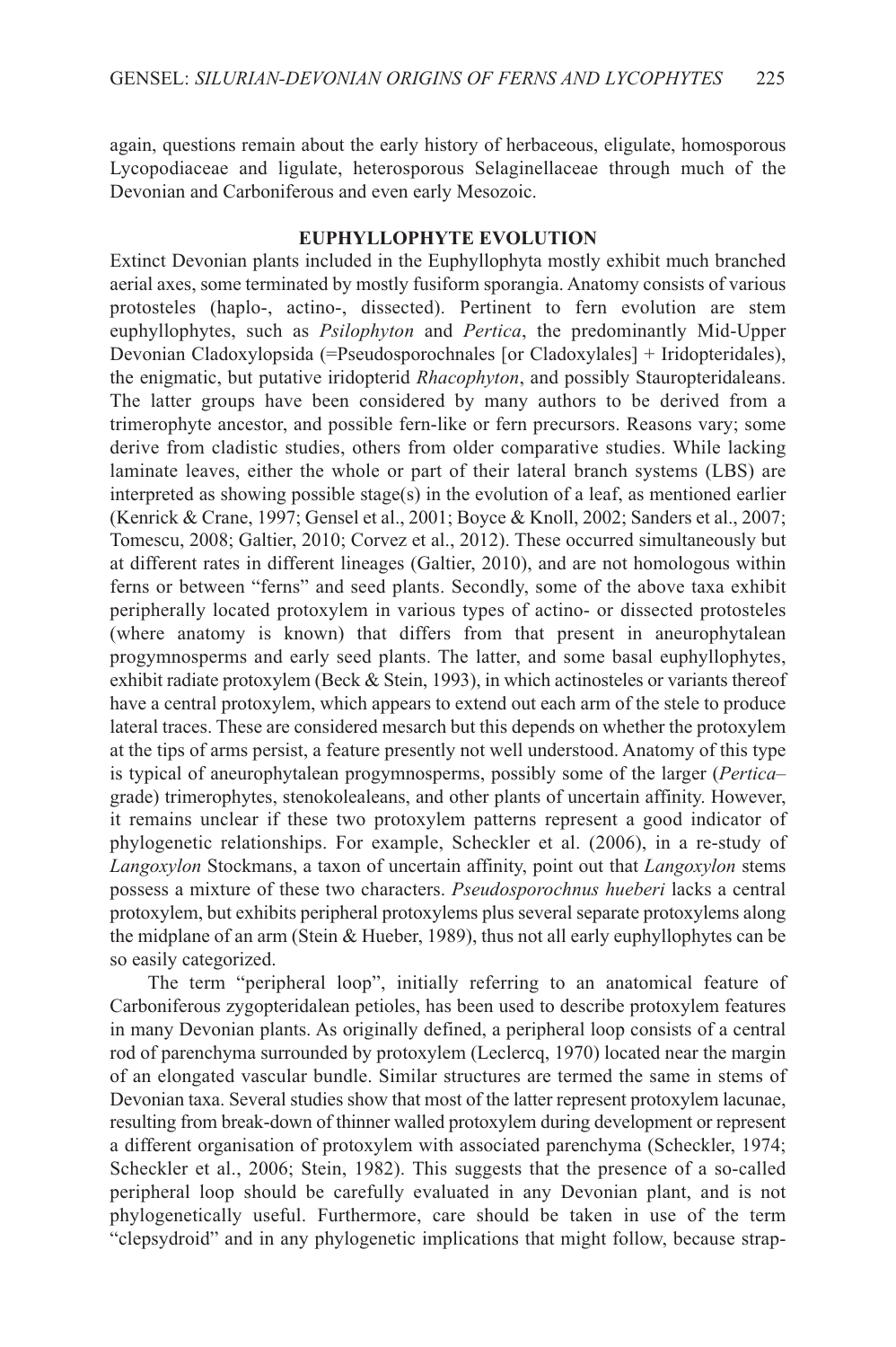shaped strands in main axes or lateral branch traces in Devonian plants expand at their ends in preparation for producing the next higher order traces, thus appearing similar to the dumbbell-shaped petiole trace so termed among some early ferns.

The earliest putative euphyllophyte laminate leaf may date from the Pragian *Eophyllophyton* (Hao, 1988; Hao & Beck, 1993), considered basal and sister to other euphyllophytes by Hao and Xue (2013) but considered of uncertain affinity by this author. While laminate leaves are absent in most other coeval taxa, they occur in the Early to late Devonian *Platyphyllum* (=*Flabellifolium*?) and the late Devonian *Ellesmeris* (Hill et al., 1997), enigmatic *Shougangia bella* (Wang DM et al., 2015), archaeopteridaleans and early seed plants, appearing earlier in time in lignophytes than in filicales (Galtier, 2010). Clearly, resolution of what constitutes homologous structures in lBss among these different much- branched plants, and more documentation of the first appearance of laminae, would address remaining questions concerning number of times and modes of leaf evolution in these groups and non-homology of so-called megaphylls in these groups.

# **CLADOXYLS, IRIDOPTERIDS AND RHACOPHYTES- CALLED "FERN-LIKE" BUT?**

starting in the Mid-Eifelian and extending through the late Devonian, several taxa referable to Cladoxylopsids s.l. (e.g. including iridopterids, Berry & stein, 2000) and rhacophytes are part of a more complex vegetation, some of the former representing small to large trees recently described as major components of in situ Middle to early Upper Devonian forests in the UsA and Germany (stein et al., 2007; 2012). Concomitantly, major revision of taxon concepts for *Pseudosporochnus* (Berry & Fairon-Demaret, 1997; 2002), *Calamophyton* (now includes *Duisbergia, Cladoxylon*, and most species of *Hyenia* - Fairon-Demaret & Berry, 2000; Berry, 2005; Giesen & Berry, 2013) and *Eospermatopteris/Wattieza* (stein et al., 2007; 2012) has resulted in critical new information about the architecture of these leafless trees.

## **Pseudosporochnaleans**

*Pseudosporochnus* trees (Figure 4) produce rows of branches that abscise at their base; the branches are digitately divided and produce higher-order, divided laterals that are three-dimensional to subopposite and alternate, final divisions being vegetative and nonlaminate or fertile (Berry & Fairon-Demaret, 2002). *Calamophyton* is a smaller tree, with a swollen base, stems enlarging near apex and bearing vertical rows of lateral branch systems that then divide digitately (Figure 5), and produce higher order helically arranged dichotomizing vegetative or fertile non-laminate units. Older branch systems break off above their base, leaving the *Duisbergia* type morphology (Giesen & Berry, 2013). *Eospermatopteris* is larger, with a swollen base, a wide stem, and crown of digitately divided branch systems of the *Wattieza* type (stein et al., 2007; 2012), abscising at their base. Terminal fusiform sporangia are known for all of these, being either recurved (*Calamophyton*, *Wattieza*) or erect (*Pseudosporochnus*). These apparently represent the earliest tree architectural types among euphyllophytes, being similar to some palms, cycads and tree ferns (Stein et al., 2007) in stem and root structure.

Where anatomy is known in the pseudosporochnaleans, it varies from being a multistranded, anastomosing stele, producing similar but smaller multi-stranded steles in lateral branches, as in *Calamophyton* or *Pseudosporochnus* (Figure 6), to being comprised of individual radially oriented strands near the periphery of the stem adjacent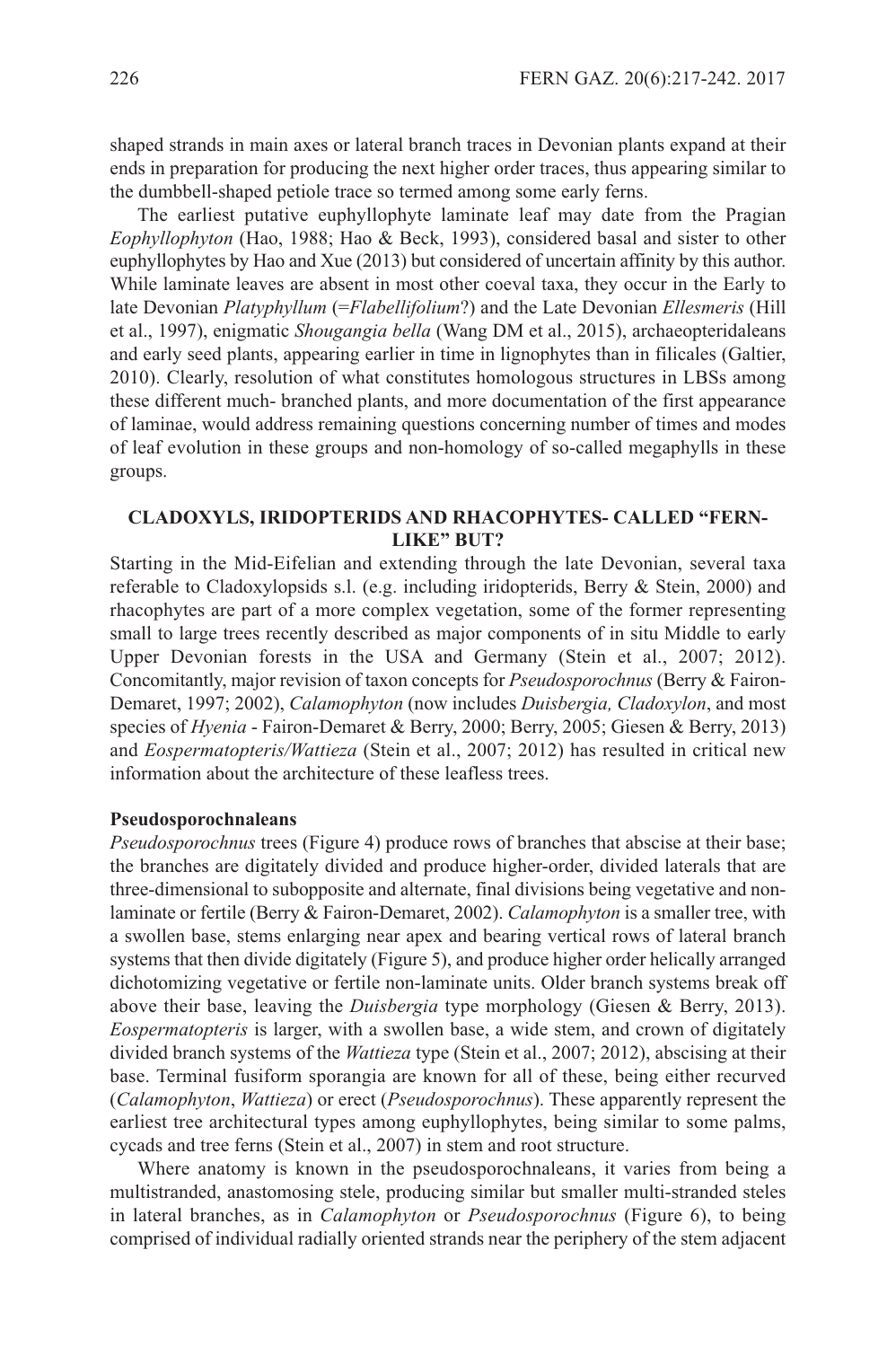

**Figure 4.** A recent reconstruction of the cladoxylopsid *Pseudosporochnus*, showing its crown of relatively large branch systems, each of which is closely dichotomous so as to appear digitately divided. Reproduced from Berry and Fairon-Demaret, 2002, Figure 9, Int. J. Plant Sci. 163(5) 699-713. © 2002 by The University of Chicago.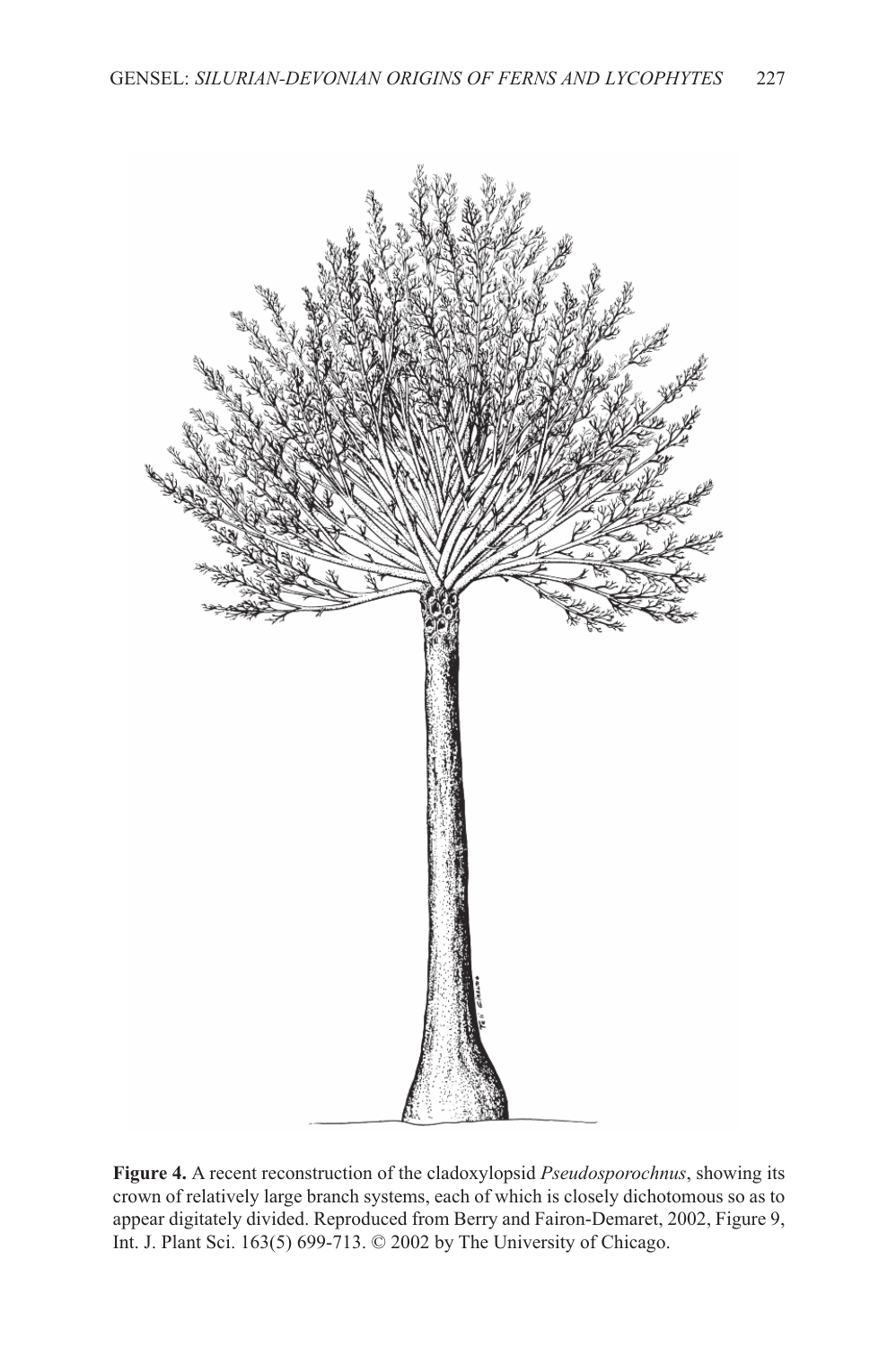

**Figure 5.** *Calamophyton primaevum*. Drawing of a stem showing two features- the remnant bases of branches along the stem and parts of the attached, digitately arranged branches at the crown. B. suggested anatomy of *Calamophyton (Duisburgia)* based on Mustafa (1978) showing primary xylem in black, surrounded by aligned, possibly secondary xylem (lines). Redrawn from Giesen and Berry, 2013; stem is from Figure 5a (in part), anatomy redrawn from Figure 17d.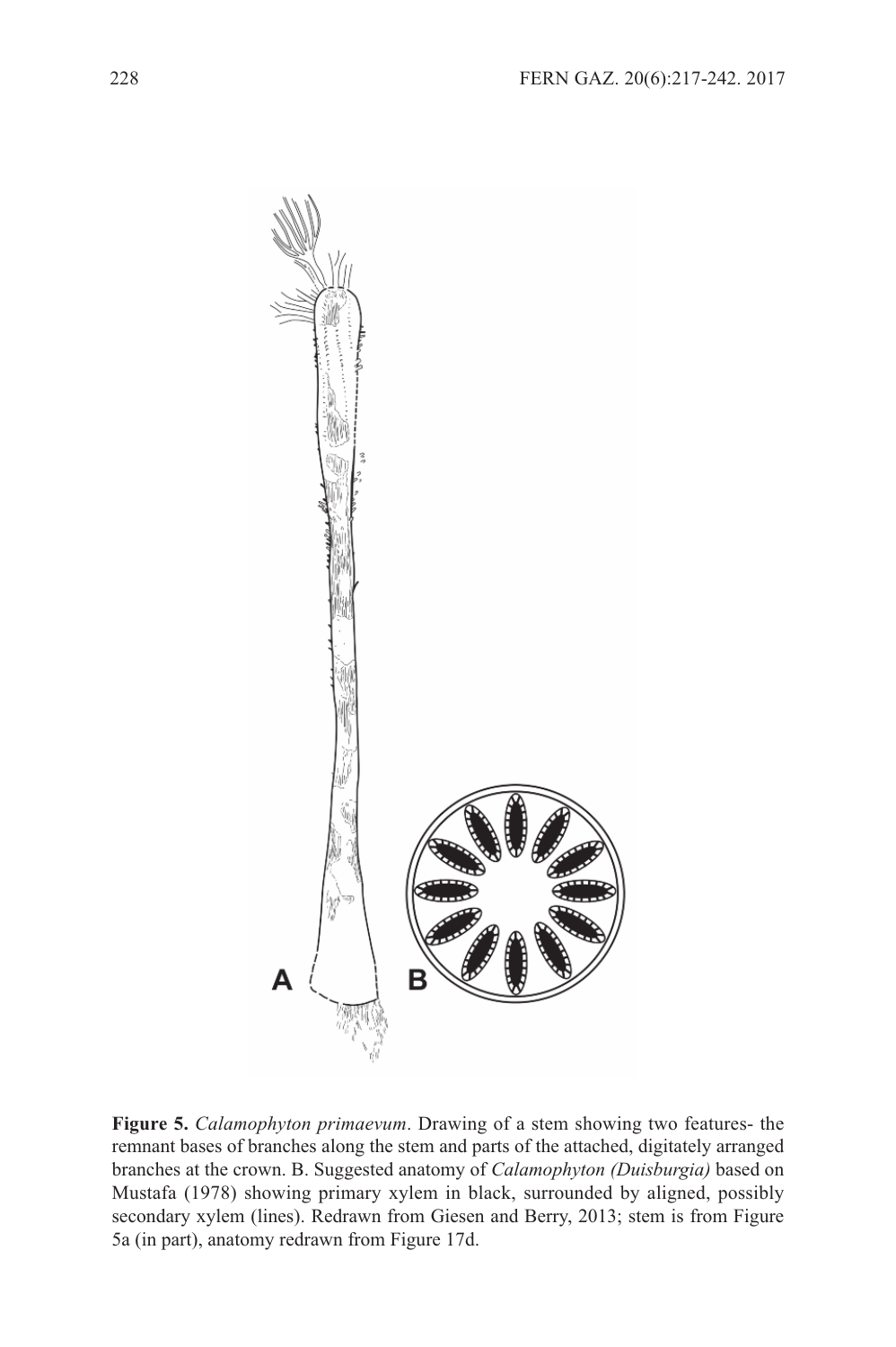to a large pith in main trunk (Figure 5) as in the presumed base of *Calamophyton* stem (Giesen & Berry, 2013) and *Eospermatopteris/Wattieza* (Boyer & Matten, 1996). Opinion differs as to whether some of these plants exhibit a limited amount of aligned metaxylem or secondary tissues. Coeval progymnosperms possess a eustele and bifacial vascular cambium. Habit, branching, aspects of rooting and internal construction of the large pseudosporochnalean cladoxylopsids might mean they already had diverged to the extent that they have little relationship with extant polypodiid or equisetid lineages, but instead represent a distinct lineage that flourished globally, then went extinct without any survivors (see Rothwell & Stewart, 1993).

## **Iridopteridaleans**

Numerous Middle Devonian plants from laurussia, Gondwana, and China comprise another lineage of Middle to Upper Devonian euphyllophytes, the Iridopteridales (stein, 1982; Fu et al., 2011) based on anatomy, morphology, or a combination of these preservation forms (Figure 7). These plants as presently known are smaller than cladoxylopsids, consisting of stems with a deeply ribbed mesarch actinostele comprised of two to three centrally united arms, each arm dividing one or more times to form six to twenty arms/ribs depending on the taxon. A single protoxylem region exists near the end of each arm (Figure 7 A-C). Branching pattern is essentially whorled, each protoxylem pole emitting a trace that supplies either a lateral branch or a smaller dichotomous appendage, the two types occurring in the same whorl (Figure 7D). sometimes branching occurs in only part of a whorl, with successive partial whorls offset (stein, 1982). sporangia terminate ultimate dichotomizing appendages borne from second order branches- some upright and some recurved (Berry &Stein, 2000, *Compsocradus*). Other, often less extensively preserved, taxa attributed to the Cladoxylopsida are not treated here. Relationship to Polypodiidae is unclear; depending



**Figure 6.** Anatomy of a lateral branch system of *Pseudosporochnus*, which is characteristic of many cladoxylopsids; the vascular bundles are arrayed in a manner interpreted as representing the beginning of a dichotomy. Redrawn from stein and Hueber, 1989.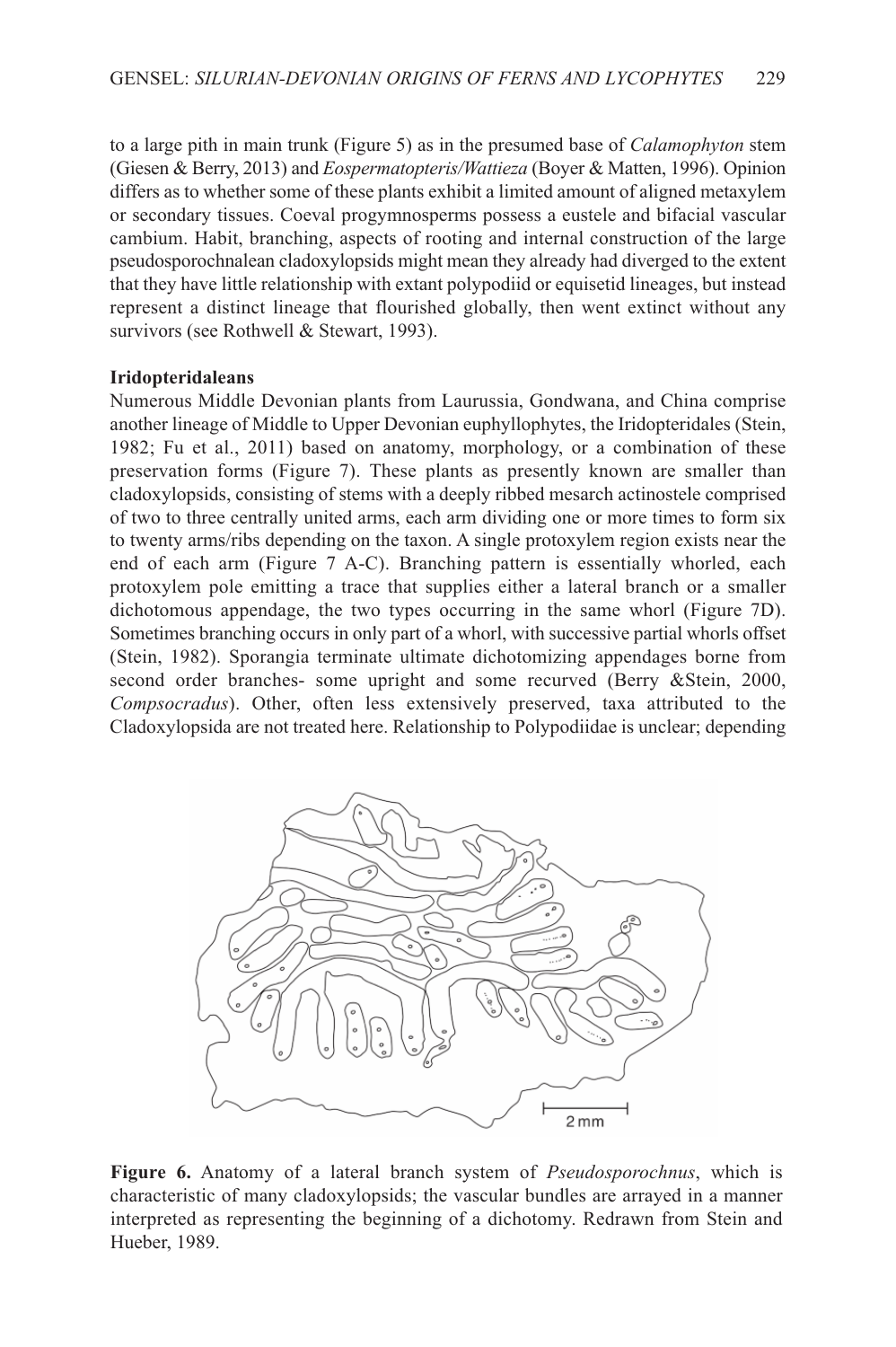on what combination of characters are selected, they may be closer to Equisetidae; if others, of uncertain affinity (stein et al., 1984; Berry & stein, 2000).

#### *Rhacophyton* **and putative relatives**

*Rhacophyton* (several spp) exhibits some characters that presage a fern type of organisation, but also possesses secondary tissues and some morphology reminiscent of progymnosperms or iridopteridaleans. somewhat rhizomatous to upright axes (?stems) bearing adventitious roots in *R. ceratangium* (Cornet et al., 1976) produce single or paired much divided lateral branch systems which overall appear three dimensional, with more two-dimensional second order axes. The secondary axes depart oppositely, and range from dichotomous to slightly pseudomonopodial. Fertile lateral branch systems are more complex, each pair with one vegetative and one fertile unit. The vegetative segments are elongate and bear divided higher order non-laminate ultimates. The fertile units are much divided and recurved, forming rounded masses of dividing axes terminating in fusiform sporangia with elongate tips. Anatomy of less extensively preserved, more upright appearing stems of *R. zygopteroides* was described by leclercq (1951) from poorly preserved specimens, and interpreted as an actinostele with unequally sized arms, although these sections have deterioriated so this cannot be confirmed. similarly arranged lateral branches produce clepsydroid shaped steles. Both were described as surrounded by secondary xylem. In *R. ceratangium*, both main axis and lateral branches are considered to have produced an elongated clepsydroid-shaped primary xylem, surrounded by secondary xylem with rays (Cornet et al., 1976; Dittrich et al., 1983). Traces to higher order axes also are known. *R. condrusorum* schultka (1978) is similar. *Ellesmeris* Hill et al. (1997) exhibits a simpler, but similar overall architecture, although the ultimate units are laminate, and fertile structures unknown. Anatomy is not intact, but the authors suggest main axis and lateral branch produce an elongate haplostele, with protoxylems near the tips of the arms. Knowing if all orders of branching possessed the same type of stele, or alternatively that stelar configuration changed from radial to



**Figure 7.** line drawings of anatomy and stem portion of taxa included in Iridopteridalean cladoxylopsids. A. *Ibyka amphikoma*; B. *Iridopteris eriensis*; C. *Arachnoxylon kopfii*; D. Portion of stem and branching structure of *Anapaulia moodyi*; whorls of branches alternate with dichotomizing structures similar to ultimate branchlets; each lateral branch bears second and ultimate order branches. A-C redrawn from stein, 1982. D redrawn from Berry and Edwards, 1996.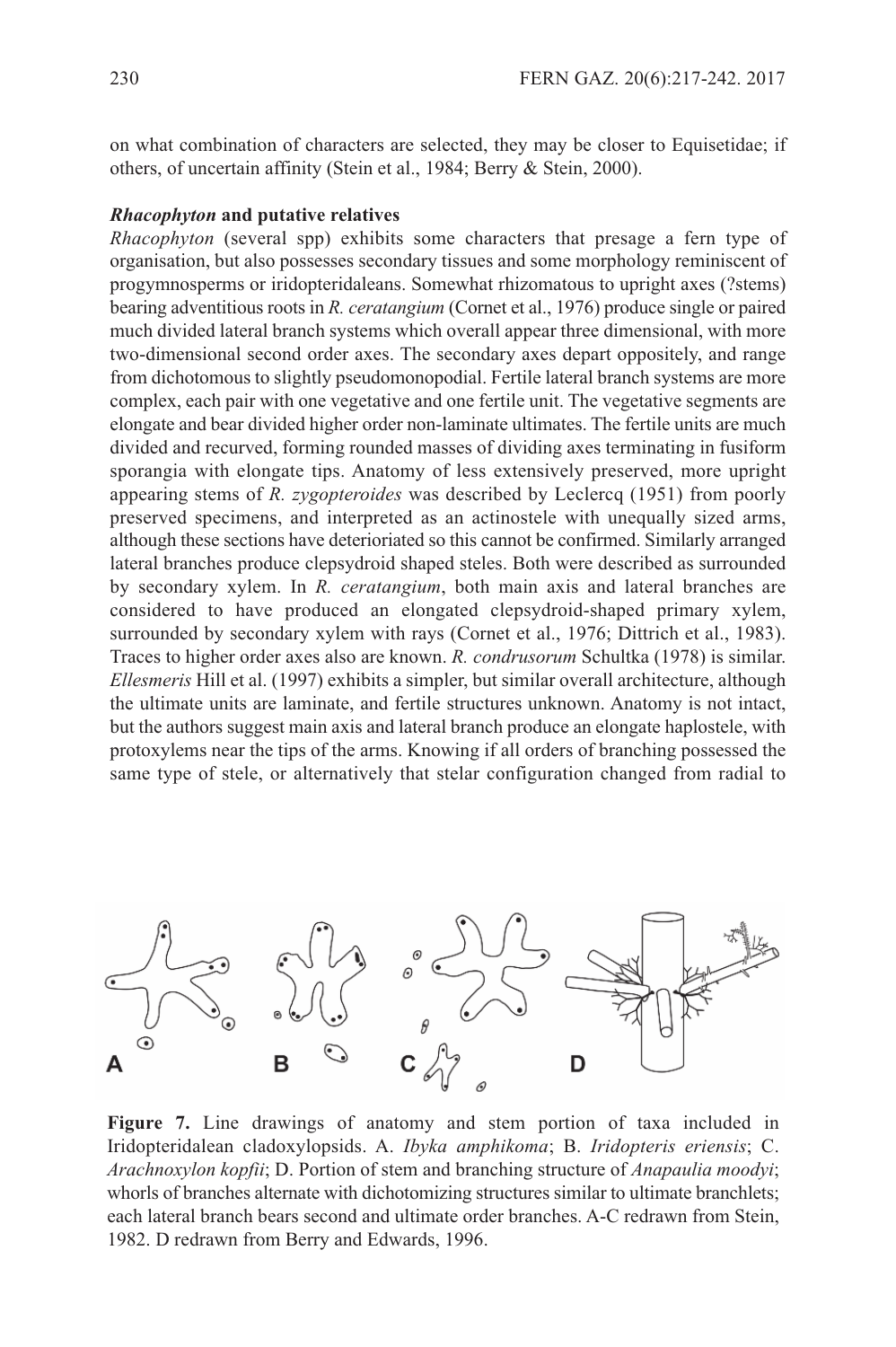bilateral from main axis to lateral branch is of some significance in considering relationships and what to interpret as stem vs. leaf in these plants. For the present they usually are considered a separate lineage, Rhacophytaceae, although some authors previously placed them as a basal member of the zygopteridaleans and others consider them more allied to progymnosperms. Berry and Wang (2006) suggest, intriguingly, that *Rhacophyton* shares some characteristics of iridopteridaleans.

# **STEM EUPHYLLOPHYTES AND RELEVANCE TO EVOLUTION OF LATER FORMS**

Trimerophyte grade euphyllophytes exhibit either dichotomous, anisotomous or strongly pseudomonopodial branching of varying degrees of predictable cladotaxy. some of these terminate in fusiform sporangia, ranging from loosely (*Psilophyton*-grade plants) to densely (*Pertica*) clustered. Anatomy is known from parts of aerial systems of some *Psilophyton* species, while anatomy is unknown in published *Pertica* species. However, *Gothanophyton* and some undescribed plants at the *Pertica*-grade provide data about possible anatomical variation in these entities, showing some differentiation between ribbed main axes and lateral branches, and possibly indicating evolutionary trajectories different from *Pertica*, although affinities of most of these are poorly understood.

## *Psilophyton***-grade basal euphyllophytes**

*Psilophyton* Dawson (Banks et al.) Doran (1980)*,* initially based on dichotomous to slightly pseudomonopodially branched axes, where anatomically preserved, exhibits a haplostele with centrally located protoxylem (centrarch) with little or no differentiation between main axis and lateral branch traces (Figure 8A). It thus appears the least specialized of stem euphyllophytes, but that may be deceptive. At the same time, plants of this type may be more closely related to polypodiids, or lineages leading to polypodiids and equisetids, than many later-appearing taxa.

Over 14 species of *Psilophyton* are now recognized, some based on morphology, one from anatomy only (*P. coniculum*) and others with both, although anatomy so far is not extensively known in most species. Based on current knowledge, preservation ranges from nearly complete plants (*P. crenulatum*) to more fragmentary remains. Phylogenetic analyses involving more than one species of *Psilophyton* indicate the genus is not monophyletic (Kenrick & Crane, 1997; Hao & Xue, 2013) and comparative evaluation of known species further suggests the possibility that these species might represent more than one taxon.

*Psilophyton crenulatum* Doran (1980), an apparently rhizomatous plant with upright branch systems, exhibits dense regions of mostly vegetative branching, some of which appear immature (apices present) while more distally, spacing of vegetative and fertile lateral branches varies. *Psilophyton dawsonii*, based mainly on anatomy of a 2.5 cm long specimen (Banks et al., 1975), possesses regions of closely spaced vegetative lateral branches. The more distally located fertile lateral branches exhibit a trace suggested to differ in shape from vegetative ones (Banks et al., 1975). Some short dichotomously divided lateral appendages are considered possible aphlebiae or roots. These features are not known for any other *Psilophyton* species, including *P. coniculum* (Trant & Gensel 1985), known only from anatomy (no sporangia attached). In this species, more closely spaced branching occurs mainly in lateral branches.

Comparison of the many other *Psilophyton* species indicates that relative distribution of vegetative vs fertile regions is unknown, partly because the genus is best recognized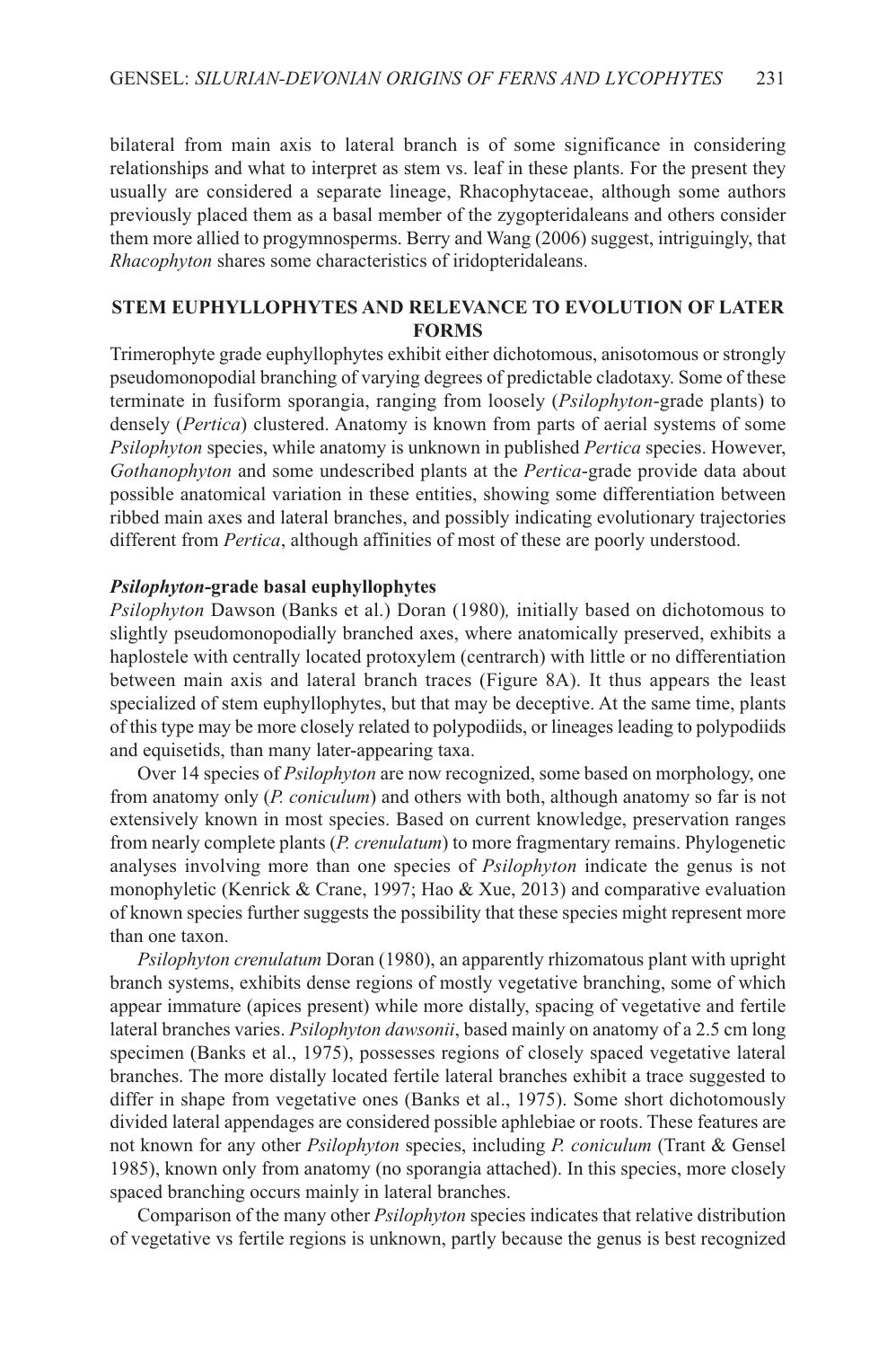morphologically from fertile specimens. In many instances the number of specimens available or mode of preservation limits information. Where numerous specimens are available, study shows branching is variously spaced. Frequently, lateral branches are incomplete and finding completely vegetative branch systems is difficult.

It was previously questioned whether certain previously described species of *Psilophyton* conform sufficiently to the concept of the genus. *P. kräuselii*, from the Middle Devonian of Bohemia (Obrhel, 1959) is too poorly preserved to determine affinity, being based on fragmentary fertile and sterile remains (Hao & Xue, 2013; this paper). Hao and Xue (2008) also question the generic identity of *P. szaferi*, *P. striatum* (Wang & Berry, 2001) and *P. dapsile* (Kasper et al. 1974) because they are either too poorly known or lack twisted sporangia. Examination of *P. dapsile* sporangia in the author's collection suggest that while small, they do show some torsion. *Psilophyton szaferi*, described by Zdebska (1986) from the lower Devonian of Poland, consists of a portion of a lateral branch system with upright sporangia borne in loose clusters more similar to those in *Pertica* and should be restudied. *Psilophyton microspinosum* from the Early Devonian of Maine (Kasper et al., 1974) exhibits a more rigid pattern of lateral branches and erect, untwisted sporangia, suggesting its affinity should be re-evaluated.

The few morphologically preserved Pragian *Armoricaphyton* and the Emsian unnamed plant from Canada (Gerrienne et al., 2011; strullu-Derrien et al., 2014; Gerrienne & Gensel, 2015) with an early type of secondary tissue are similar in stem



**Figure 8.** Diagrammatic drawings of small basal euphyllophytes; predominant mode of branching shown above, anatomy below. Axes approx. 2-5 mm. A. a generalized drawing of branch system of *Psilopyton*. Anatomy a centrarch haplostele, producing circular (or possibly square, if fertile) lateral branches. B. Unnamed plant from Emsian, New Brunswick (Gensel in prep). Ribbed, twice branched axes known. some stems with elongate haplostele producing lateral trace, others indicate same type of haplostele surrounded by secondary xylem. C. *Armoricaphyton chateaupannense*, Pragian, France (Gerrienne et al., 2011; Gerrienne and Gensel, 2016). Ribbed, twice branched axes. Primary xylem a round haplostele, surrounded by secondary xylem. Basal part of lateral branch with secondary xylem, more distal region without. Dark circles or lines in center of steles indicate protoxylem, white area primary xylem, lines = secondary xylem.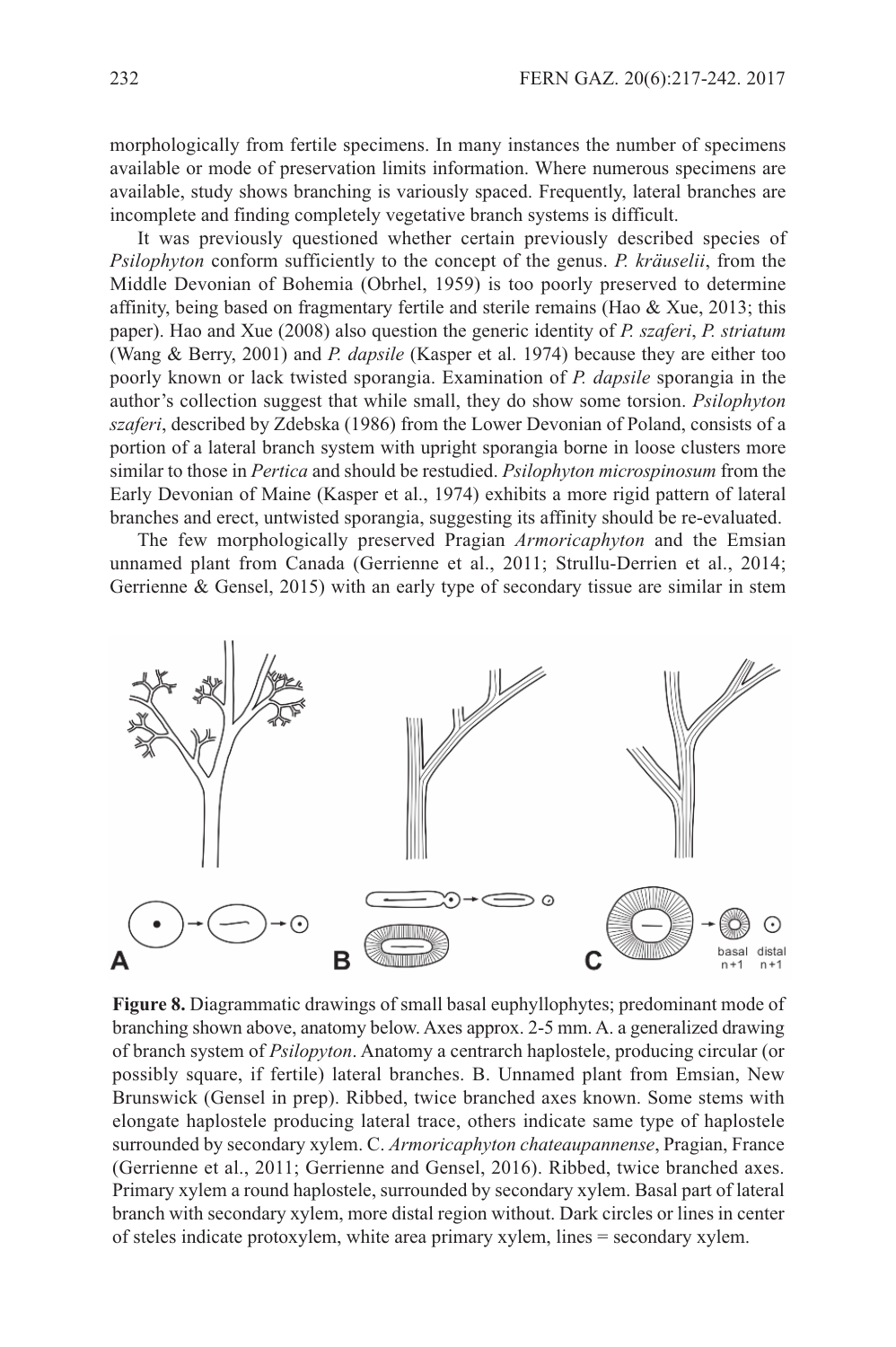diameter and branching, to *Psilophyton* (Figure 8 B, C). No fertile remains are known. All of these taxa, along with *Pertica* type trimerophytes showing preserved anatomy, exhibit P-type tracheid wall patterning *sensu* Kenrick and Crane, 1997 (Gensel, unpublished data). This character may be less useful at lower taxonomic levels, as the combination of characters evident in these plants suggest broader disparity among these early simpler plants than previously realised.

Morphologically preserved Middle Devonian plants such as *Planatophyton* (Gerrienne et al., 2014), *Pauthecophyton* (Xue et al., 2012), and *Tsaia* (Wang & Berry, 2001) are similar to *Psilophyton* in size and some aspects of branching but differ either in specifics of branching, sporangial orientation and/or dehiscence mode. These may represent distal regions of much larger plants or, alternatively, fragments of plants similar to *Psilophyton* in size. Additional study of these plants may reveal features useful in determining if they represent one, or several, lower to Middle Devonian genera and/or lineages and clarify their postulated phylogenetic relationships.

#### **Larger basal euphyllophytes similar to** *Pertica*

*Pertica* and similar-appearing plants (Figure 9A-C) are taller and more robust in width, with a dominant main axis and variously arranged lateral branches. *Pertica* spp. exhibit mostly isotomously divided lateral branches with terminally borne, closely spaced, erect fusiform sporangia. Anatomy is unknown in published *Pertica* species.

A new genus, initially considered *Pertica*-like but definitely an unrelated taxon (Figure 9A), has a dominant main axis, helically arranged lateral branches that are single or paired, and, in contrast to *Pertica*, dichotomously- divided ultimate units located along their length, some sterile and some terminating in fusiform sporangia. Main axis anatomy is an actinostele (usually) with a single central protoxylem and a protoxylem near the end of each arm (Gensel, 1984). The lateral branch trace(s) are ovoid. There is no evidence of secondary xylem.

An undescribed plant from the lower Devonian of New Brunswick is similar to *Pertica spp*. in morphology (Figure 9B), with a dominant main axis, helical lateral branches, and dichotomous laterals terminating in tight clusters of fusiform sporangia (Gensel, in prep.). Anatomy is unusual, consisting of a "winged" stele in which four major arms emanate from an elongate central region, but with one arm dividing further (Figure 9B). At least two types of lateral branch traces are formed, differing from main axis stelar configuration, but preservation is incomplete. Do other perticas have similar anatomy or might there be variation?

*Gothanophyton* Remy et Hass (Figure 9 C)*,* with a 1cm wide main axis and single or paired lateral branches, exhibits a "winged" stele, consisting of an elongated central region with two major arms extending from either end (Remy & Hass, 1986a). One or more of the arms divide again, so that 4-7 armed steles are known. Protoxylems are located at either end of the central region near departure of major arms and near the end of each arm (Figure 9C). shape and/or lobing of lateral branch traces differ from the main axis configuration. Morphology is poorly preserved, but the authors suggest lateral branches departed singly, in pairs or in threes. Much more needs to be learned about this complex lower Devonian plant.

In all of these plant types, protoxylems emanate from one or more of the main axis arms to supply lateral branches and only primary xylem is present. Architecture of these plants is morphologically and anatomically plastic, although with some common patterns, but evidence is building that these taxa exhibit enough differences to not be closely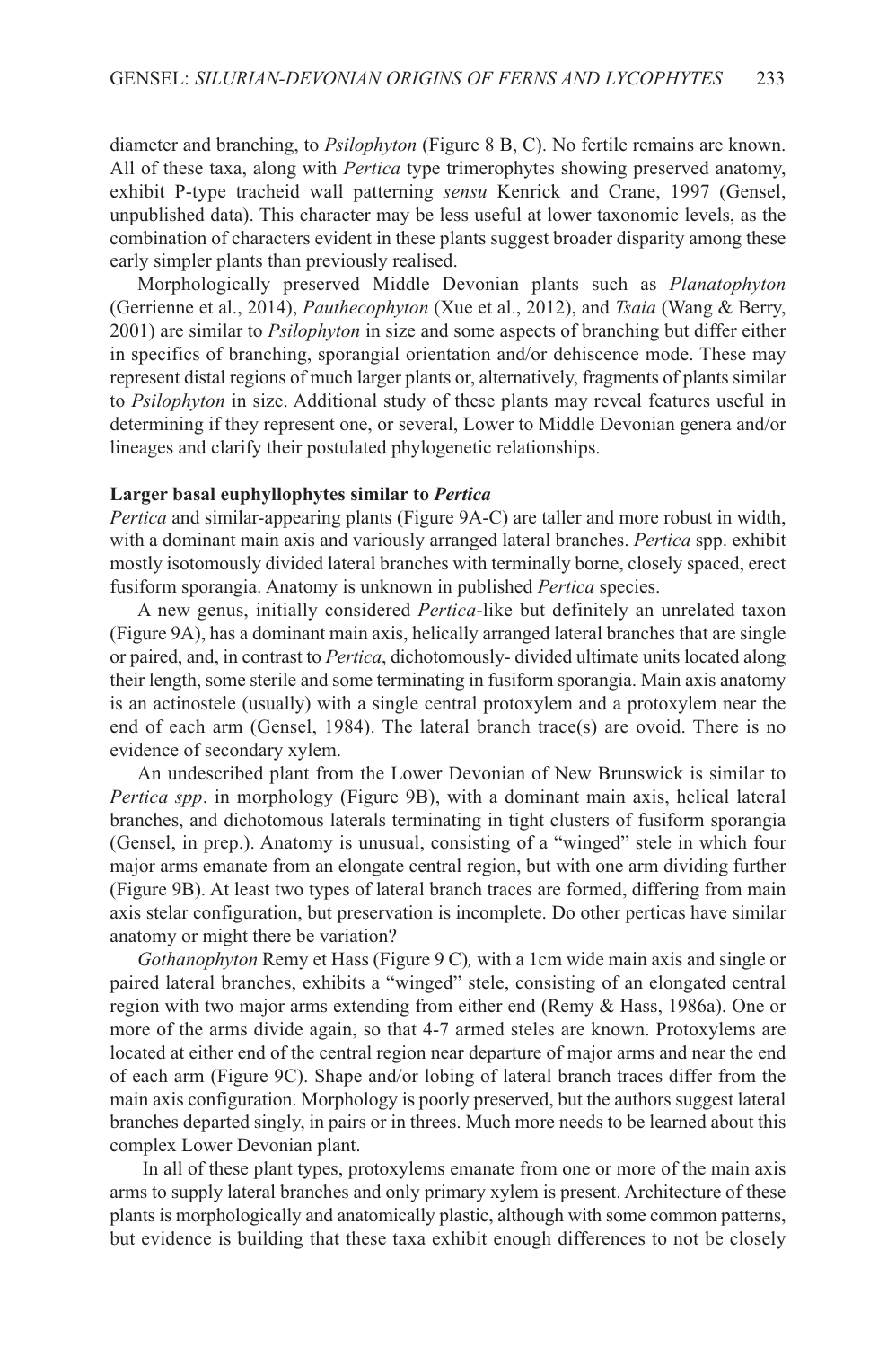

**Figure 9.** Diagrammatic drawings of larger basal euphyllophytes, similar in size to *Pertica* (main axes approx. 1 cm) - note that none show evidence of secondary xylem. A. Plant described by Gensel (1984), with large main axis, single or paired lateral branches, dichotomously divided ultimates arranged along lateral branches. Anatomy a three-lobed stele with central protoxylem and protoxylem at end of each arm. First order lateral trace (or pair of traces) oval, second order trace circular. (Gensel, in prep) B. A *Pertica*-like plant with large main axis, helically arranged predominantly dichotomously divided lateral branch, terminating in bunched sporangia (not shown). Anatomy consists of slightly elongate central region from which four arms emanate, one of these divides again to produce five arms total. Protoxylem located at each end of central area, and ends of arms. First order traces are elongate to v-shaped or oval and in pairs as shown. Gensel (in prep). C. *Gothanophyton zimmermanni* Remy and Hass. large main axis with single or paired lateral branches (poorly preserved), bearing at least second order ones. Main axis stele consists of an elongate central region from which 4-7 arms emanate. Protoxylem located at each end of central region, along and at ends of arms. lateral traces change shape after departure to become 4-lobed. Protoxylem in black. Clear area in stele is primary xylem. C. redrawn from Remy and Hass, 1986.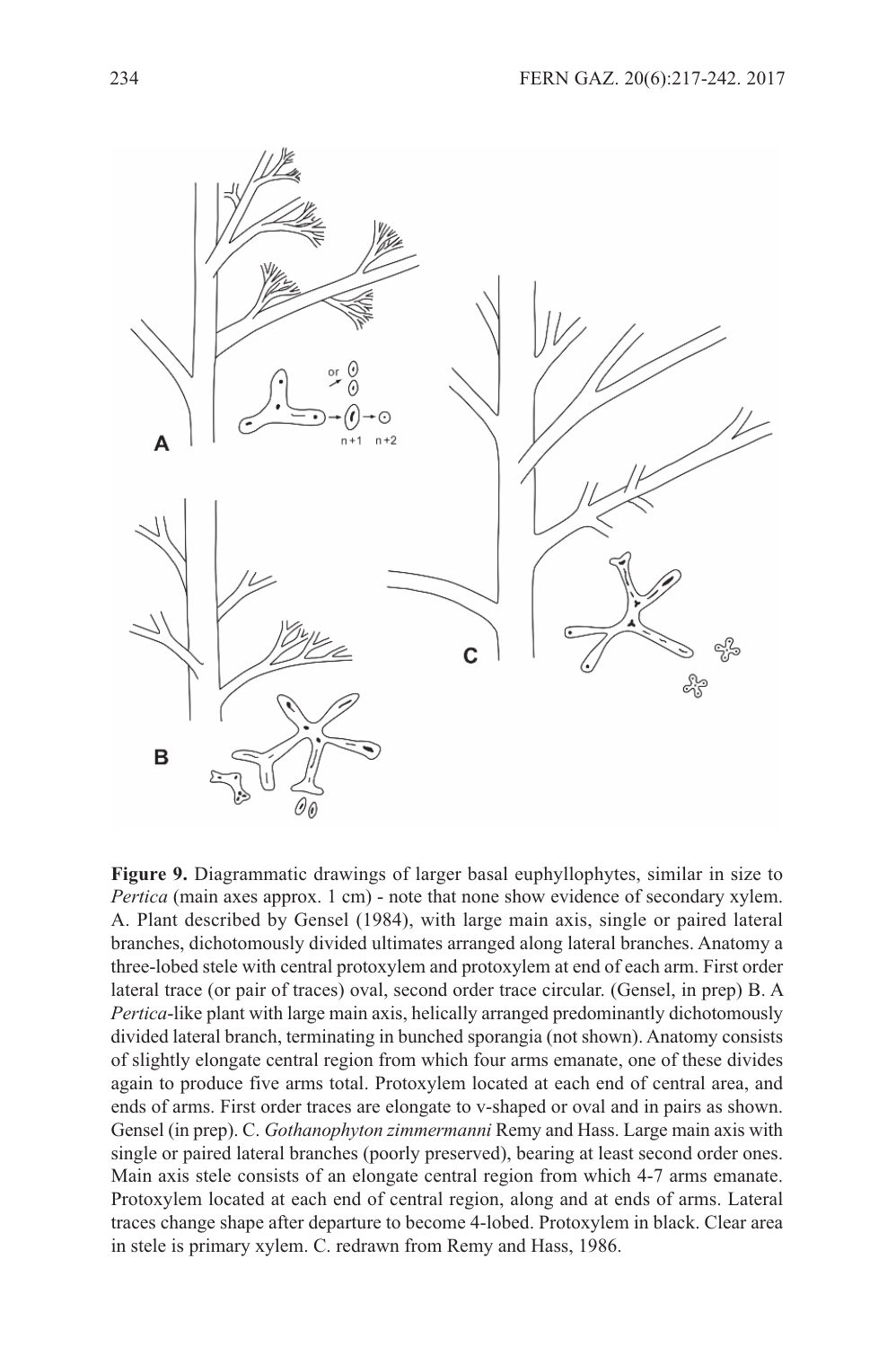related. They are similar in showing a change in shape between main axis and first-order lateral branches which conforms more closely to that seen in many ferns or extinct fernlike plants than anything known in progymnosperms, despite apparently comparing more closely to the radiate protoxylem group.

Basal regions or rooting structures for *Psilophyton* and the taller euphyllophytes mentioned above are unknown. The fossils appear to represent aerial shoots extending from a rhizome, but it also is possible that some represent the main part of a nonrhizomatous plant that may have had a basal rooting system. Fairly wide, branched but detached rooting structures running perpendicular to bedding surfaces occur in sediments near some of the larger taxa in northern New Brunswick, while one long, downward extending axis was discovered by Elick (1998) in Gaspé which may represent a rooting structure.

#### **Basal euphyllophytes** *incertae sedis*

several upper lower Devonian plants (late Emsian) have been excluded from phylogenetic studies, largely because their anatomy is unknown and branching pattern and other features are unique. These include *Oocampsa catheta*, interpreted as a trimerophyte-progymnosperm intermediate (Andrews et al., 1975), *Chaleuria cirrosa* (Andrews et al., 1974) and an undescribed plant with similar branching architecture from northern Maine (Gensel, in prep). They all exhibit a robust, fairly long, greater than 1 cm wide dominant main axis with densely spiraled lateral branches. In *Oocampsa*, higher order branches are several times irregularly dichotomous, bearing clusters of ovoid sporangia. *Chaleuria* and the new plant from Maine exhibit isotomous second-order branches, some terminating in fusiform to ovoid sporangia. Basal regions and thus growth habit(s) are unknown. One might expect either a multilobed or cladoxyl- like stelar configuration based on the major branching patterns. *Oocampsa* differs from the other two in higher order branching and sporangial morphology, while the other two represent one or more as yet unrecognized lineages, or may be early members of one of the lateroccurring lineages such as cladoxyls or iridopterids.

stenokolealeans are still poorly known, but recent studies indicate a possible affinity to early seed plants (Moment et al., 2016).

#### **SUMMARY**

significant new data now exist concerning the time of appearance of plants and morphology and anatomy of some taxa. Exceptionally preserved plant remains have indicated an earlier advent of plants, plant structures and habit, including transitions to upright, even arboreal types by the Middle Devonian. limited evidence indicates a wider array of growth strategies among these. Although the euphyllophyte and lycophyte lineages separate very early in time, with each demonstrating acquisition of major plant structures, gaps in preservation preclude establishing evolutionary trends or clear phylogenetic relationships within each lineage, especially early vs later Devonian plant types, and between Devonian and Carboniferous or younger lineages that appear more directly related to extant ferns or lycophytes (similar situation for seed plants). As whole plant reconstructions are made and new approaches employed, with new discoveries or re-investigation of earlier material, assessment of character homology will be more possible.

several putative candidate lineages leading to equisetids or polypodiids remain, but it is clear that some, such as cladoxyls, are already highly specialized in development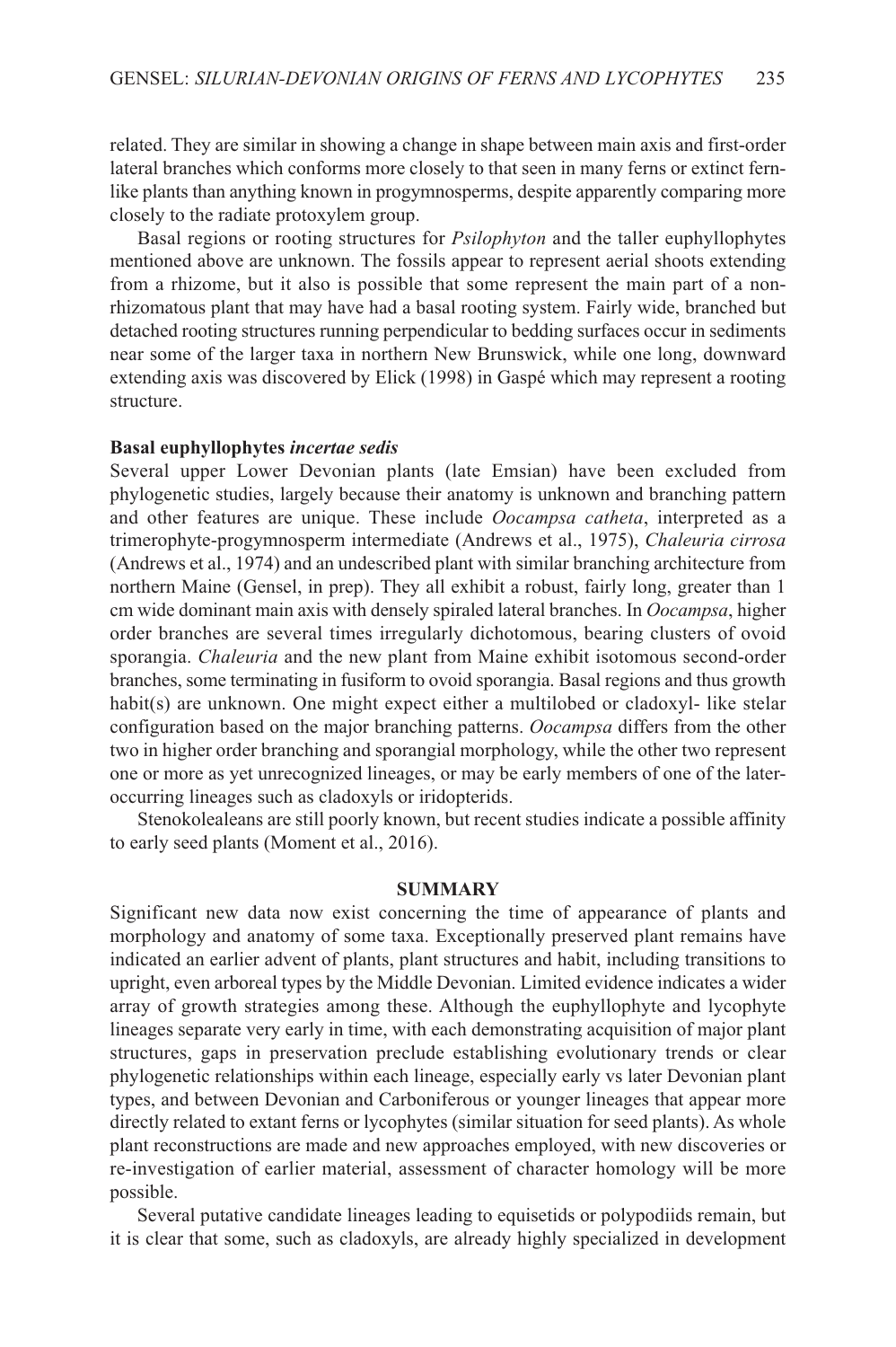and construction by the Middle Devonian. Were more basal taxa similar, as suggested by *Lorophyton* Fairon-Demaret et li (1993), *Foozia minuta* Gerrienne (1992) or perhaps as yet unrecognized taxa? Basal euphyllophytes at the *Psilophyton, Pertica*, and *Gothanophyton* grade are increasingly interesting in that it is among plants of this type that early differentiation of anatomical configurations of main axis- lateral branch is established. Within this group one might possibly be able to discern early divergence of the fern *sensu lato* vs seed plant lineages. Further examination of anatomy and organisation of lateral branch architecture, incorporating signals of developmental differences, may aid in recognizing early stages in evolution of leaves- these clearly will be different in various lineages. similarly, the questions of transitions between predominantly rhizomatous and upright habit, and between types of rooting and of organisation of reproductive structures in both major lineages may become clearer with future discoveries or new approaches.

## **REFERENCES**

- ANDREWs, H.N., GENsEl, P.G., & FORBEs, W.H. 1974. An apparently heterosporous plant from the Middle Devonian of New Brunswick. Palaeontol. 17: 387-408.
- ANDREWs, H.N., GENsEl, P.G. & KAsPER, A.E. 1975. A new fossil plant of probable intermediate affinities (Trimerophyte-Progymnosperm). Can. J. Bot. 53: 11719-1728.
- BANKs, H.P., lEClERCQ s., & HUEBER, F.M. 1975. Anatomy and morphology of *Psilophyton dawsoni*, sp. n. from the late lower Devonian of Quebec (Gaspé) and Ontario, Canada. Paleontographica Americana 8 (48): 77-127.
- BATEMAN, R.M., CRANE, P.R., DIMICHElE, W.A., KENRICK, P., ROWE, N.P., sPECK, T., sTEIN, W.E. 1998. Early Evolution of land plants: Phylogeny, physiology, and ecology of the primary terrestrial radiation. Ann. Rev. Ecol. syst. 29: 263-92.
- BATEMAN, R. M., KENRICK, P. & ROTHWEll, G.W. 2007. Do eligulate herbaceous lycopsids occur in Carboniferous strata? *Hestia eremosa* gen. et sp. nov. from the Mississippian of Oxroad Bay, East lothian, scotland. Rev. Palaeobot. Palynol. 144 (3): 323-335.
- BECK, C.B. & sTEIN, W.E. 1993. *Crossia virginiana* gen. et sp. nov., a new member of the stenokoleales from the Middle Devonian of southwestern Virginia. Palaeontographica B229: 115-134.
- BERRY, C.M. 2005. '*Hyenia' vogtii* Hoeg from the Middle Devonian of spitsbergenits morphology and systematic position. Rev. Palaeobot. Palynol*.* 135(1-2), pp. 109- 116.
- BERRY, C. M. & FAIRON-DEMARET, M. 1997. Reinvestigation of the cladoxylopsid *Pseudosporochnus nodosus* leclercq et Banks from the Middle Devonian of Goe, Belgium. Int. J. Plant Sci. 158(3), pp. 350-372
- BERRY, C. M. & sTEIN, W.E. 2000. A new iridopteridalean from the Devonian of Venezuela. Int. J. Plant sci. 161(5), pp. 807-827.
- BERRY, C. M. & FAIRON-DEMARET, M. 2002. The architecture of *Pseudosporochnus nodosus* leclercq et Banks: a Middle Devonian cladoxylopsid from Belgium. Int. J. Plant Sci. 163(5), pp. 699-713.
- BERRY, C. M. & WANG, Y*.* 2006. *Eocladoxylon* (*Protopteridium*) *minutum* (Halle) Koidzumi from the Middle Devonian of Yunnan, China: an early *Rhacophyton*-like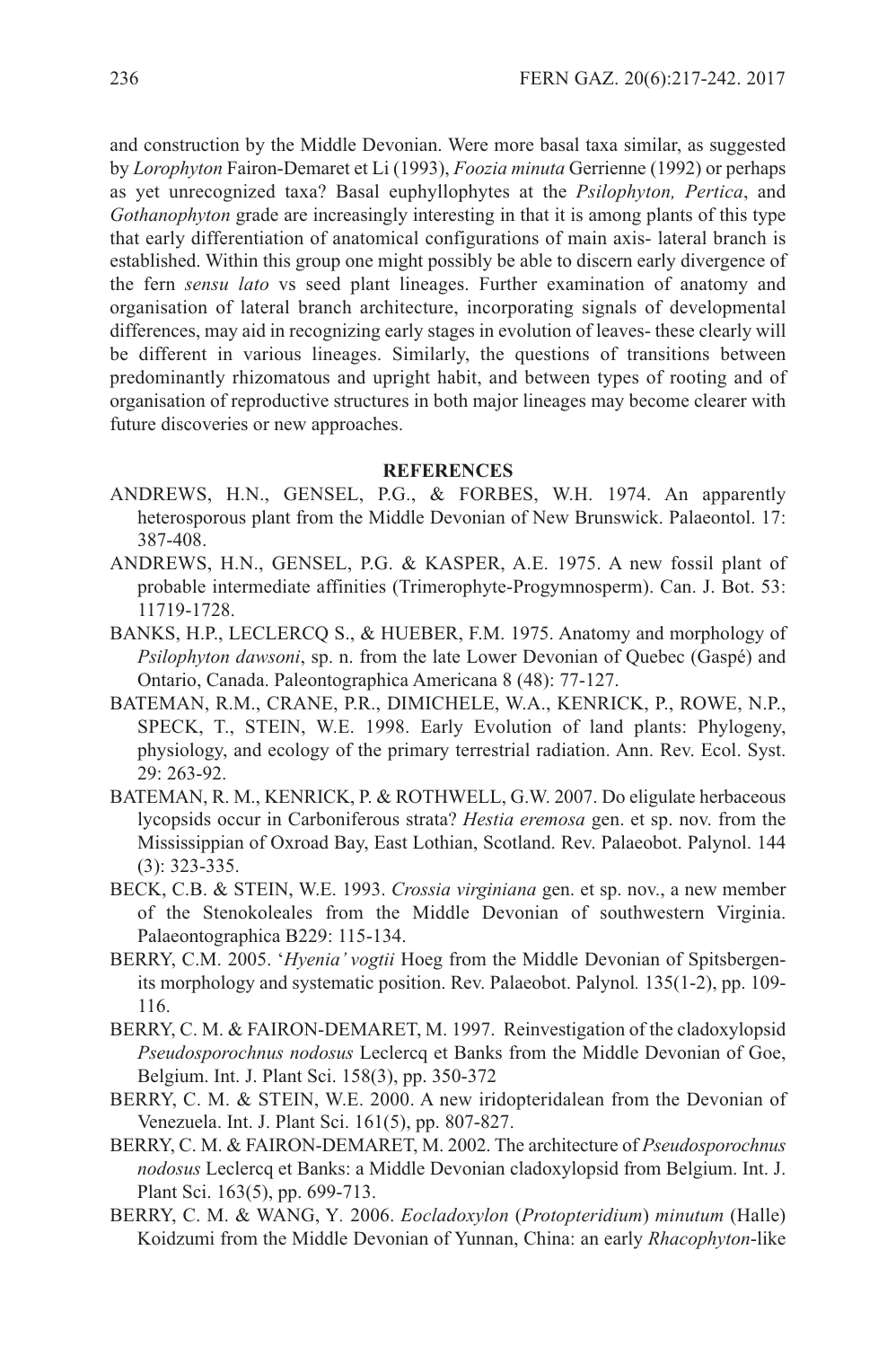plant? Int. J. Plant Sci. 167(3), pp. 551-566.

- BERRY, C. M. & MARSHALL, J.E.A. 2015. Lycopsid forests in the early Late Devonian paleoequatorial zone of svalbard. Geology 43(12): 1043-1046.
- BERRY, C. M., WANG, Y. & CHONGYANG, C. 2003. A lycopsid with novel reproductive structures from the Upper Devonian of Jiangsu, China Int. J. Plant sci. 164(2), pp. 263-273.
- BOYCE, C.K. & KNOll, A.H. 2002. Evolution of developmental potential and the multiple independent origins of leaves in Paleozoic vascular plants. Paleobiology 28(1): 70-100.
- BOYER, J. s. & MATTEN, l.C. 1996. Anatomy of *Eospermatopteris eriana* from the Upper Middle Devonian (Givetian) of New York. Int. Org. Palaeobot. 5, 13 (1996).
- CAI C-Y & CHEN, l-Z. 1996. On a Chinese Givetian lycopod, *Longostachys latisporophyllus* Zhu, Hu and Feng, emend.: its morphology, anatomy and reconstruction. Palaeontogr. Abt B. 1996; 238: 1–43.
- CHAlONER, W. G. 1968. The cone of *Cyclostigma kiltorkense* Haughton, from the Upper Devonian or Ireland. J. Linn. Soc. London (Botany) 61: 25-36.
- CHITAlY, s. & PIGG, K.B. 1996. *Clevelandodendron ohioensis*, Gen. et sp. Nov., A slender upright lycopsid from the late Devonian Cleveland shale of Ohio. Am. J. Bot. 83(6): 781-789.
- CORNET, B., PHILLIPS, T.L. & ANDREWS, H.N.1976. The morphology and variation in *Rhacophyton ceratangium* from the Upper Devonian and its bearing on frond evolution. Palaeotographica B 158: 105-129.
- CORVEZ, A., BARIEl, B. & DUBUIsssON, J-Y. 2012. Diversity and evolution of the megaphyll in Euphyllophytes: phylogenetic hypotheses and the problem of foliar organ definition. Comptes Rend. Palevol. 11: 403-418.
- CRANE, P.R. AND KENRICK, P. 1997. Diverted development of reproductive organs: a source of morphological innovation in land plants. Plant Syst. & Evol. 206 (1997): 161-174.
- DITTRICH, H.s., MATTEN, l.C. & PHIllIPs, T.l. 1983. Anatomy of *Rhacophyton ceratangium* from the Upper Devonian (Famennian) of West Virginia. Rev. Palaeobot. Palynol. 40: 127-147.
- DORAN, J.B. 1980. A new species of *Psilophyton* from the lower Devonian of northern New Brunswick, Canada. Can. J. Bot. 58: 2241-2262.
- EDWARDs, D. & FEEHAN, J. 1980. Records of *Cooksonia*-type sporangia from the Late Wenlock strata of Ireland. Nature 287: 41-42.
- EDWARDs, D. & KENRICK, P. 2015. The early evolution of land plants, from fossils to genomics: a commentary on Lang (1937) 'On plant remains from the Downtonian of England and Wales'. Phil. Trans. R. soc. B 370: 20140343.
- EDWARDs, D., MORRIs, J. l., RICHARDsON, J.B. & KENRICK, P. 2014. Cryptospores and cryptophytes reveal hidden diversity in early land floras. New Phytol. 202: 50-78.
- ElICK, J. M., DRIEsE, s.G. & MORA, C.I. 1998. Very large plant and root traces from Early to Middle Devonian: Implications for early terrestrial ecosystems and atmospheric p  $(CO<sub>2</sub>)$  estimations. Geology 26: 143-146.
- FAIRON-DEMARET, M. & lI, C-s. 1993. *Lorophyton goense* gen. et sp. nov. from the Lower Givetian of Belgium and a discussion of the Middle Devonian Cladoxylopsida. Rev. Palaeobot. Palynol. 77(1-2): 1-22.
- FAIRON-DEMARET, M. & BERRY, C.M. 2000. A reconsideration of *Hyenia elegans*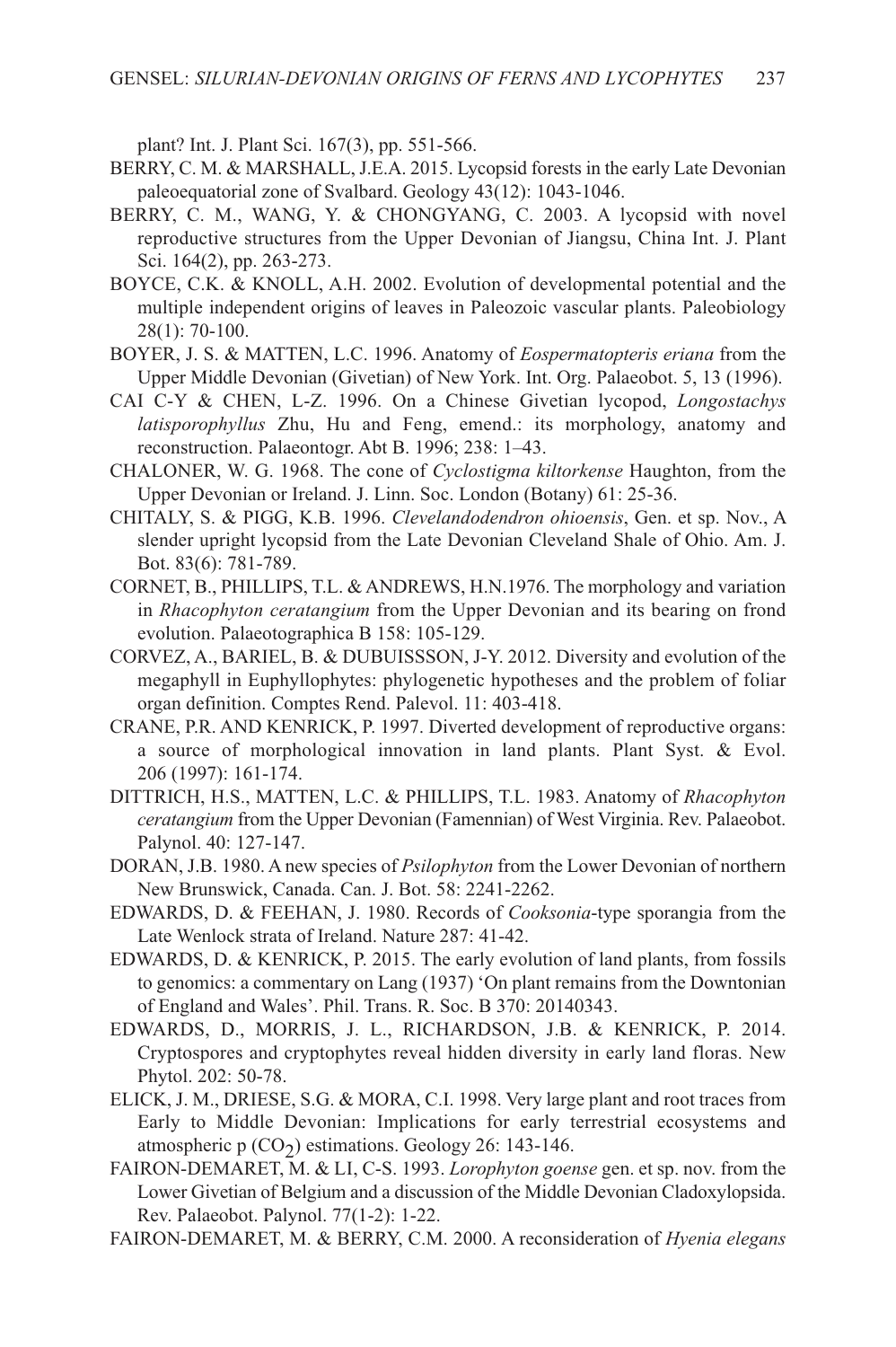Krausel et Weyland and *Hyenia 'complexa'* leclercq: Two Middle Devonian Cladoxylopsida from western Europe. Int. J. Pl. sci. 161(3): 473-494.

- FU, Q., WANG, Y., BERRY, C.M. & XU, H-H.. 2011. Complex branching patterns in a newly recognized species of *Compsocradus* Berry et stein (Iridopteridales) from the Middle Devonian of North Xinjiang, China. Int. J. Pl. sci. 172(5): 707-724.
- GAlTIER, J. 2010. The origins and early evolution of the megaphyllous leaf. Int. J. Plant sci. 171(6):641-661.
- GENsEl, P.G. &ANDREWs, H.N. 1984. Plant life in the Devonian. New York: Praeger Press, 379 pp.
- GENsEl, P.G. & KAsPER, A.E. 2005. A new species of the Devonian lycopod genus, *Leclercqia*, from New Brunswick, Canada. Rev. Palaeobot. Palynol. 136, 105–123.
- GENsEl, P.G. & AlBRIGHT, V.M. 2006. *Leclercqia complexa* from the Early Devonian (Emsian) of northern New Brunswick, Canada. Rev. Palaeobot. Palynol. 142: 103-121.
- GENsEl, P.G. & BERRY, C.M. 2001. Early lycophyte evolution. Am. Fern J. 91: 74-98.
- GENsEl P.G., KOTYK, M.E. & BAsINGER, J.F. 2001. Morphology of above- and below-ground structures in Early Devonian (Pragian-Emsian) plants In GENsEl P.G. & D. EDWARDs, eds, Plants Invade the land: Evolutionary and Environmental Perspectives. Columbia University Press, New York, pp. 83–102.
- GERRIENNE, P. 1992. The Emsian plants from Fooz-Wépion (Belgium). III. *Foozia minuta* gen. et spec. nov., a new taxon with probable cladoxylalean affinities. Rev. Palaeobot. Palynol. 74: 139-157.
- GERRIENNE, P.M. & GENsEl, P.G. 2016. New data about anatomy, branching, and inferred growth patterns in the Early Devonian plant *Armoricaphyton chateaupannense*, Montjean-sur-loire, France. Rev. Palaeobot. Palynol. 224: 38-53.
- GERRIENNE, P., MEYER-BERTHAUD, B., FAIRON-DEMARET, M., sTREEl, M. & sTEEMANs, P. 2004. *Runcaria*, a Middle Devonian seed plant precursor. science 306: 856-858.
- GERRIENNE, P., MEYER-BERTHAUD, B., YANG, N., sTEEMANs, P., & li, C-s. 2014. *Planatophyton* gen. nov., a late Early or Middle Devonian euphyllophyte from Xinjiang, North-west China. Rev. Palaeobot. Palynol. 208:55-64.
- GERRIENNE, P., GENsEl, P.G., sTRUllU-DERRIEN, C. lARDEUX, H., sTEEMANs, P., & PREsTIANNI, C. 2011. A simple type of wood in two Early Devonian plants. 2011. science 333(6044):837.
- GIEsEN, P. & BERRY, C.M. 2013. Reconstruction and growth of the early tree *Calamophyton* (Pseudosporochnales, Cladoxylopsida) based on exceptionally complete specimens from lindlar, Germany (Mid-Devonian): Organic connection of *Calamophyton* branches and *Duisbergia* trunks. Int. J. Plant Sci. 174 (4): 665-686.
- GRIERsON, J.D. & BONAMO, P.M. 1979. *Leclercqia complexa*: Earliest ligulate lycopod (Middle Devonian). Am. J. Bot. 474-476.
- HAO, s-G. 1988. A new lower Devonian genus from Yunnan, with notes on the origin of leaves (in Chinese). Acta Bot. sin. 30: 441-448.
- HAO, s G. & BECK, C. B. 1993. Further observations on *Eophyllophyton bellum* from the lower Devonian (siegenian of Yunnan, China. Palaeontogr. B 230: 27-41
- HAO, s-G, & XUE, J. 2013. The Early Devonian Posongchong flora of Yunnan- a contribution to an understanding of the evolution and early diversification of vascular plants. science Press, 366 pp.
- HAO s, XUE, J., GUO, D, & WANG, D-M.. (2010) Earliest rooting system and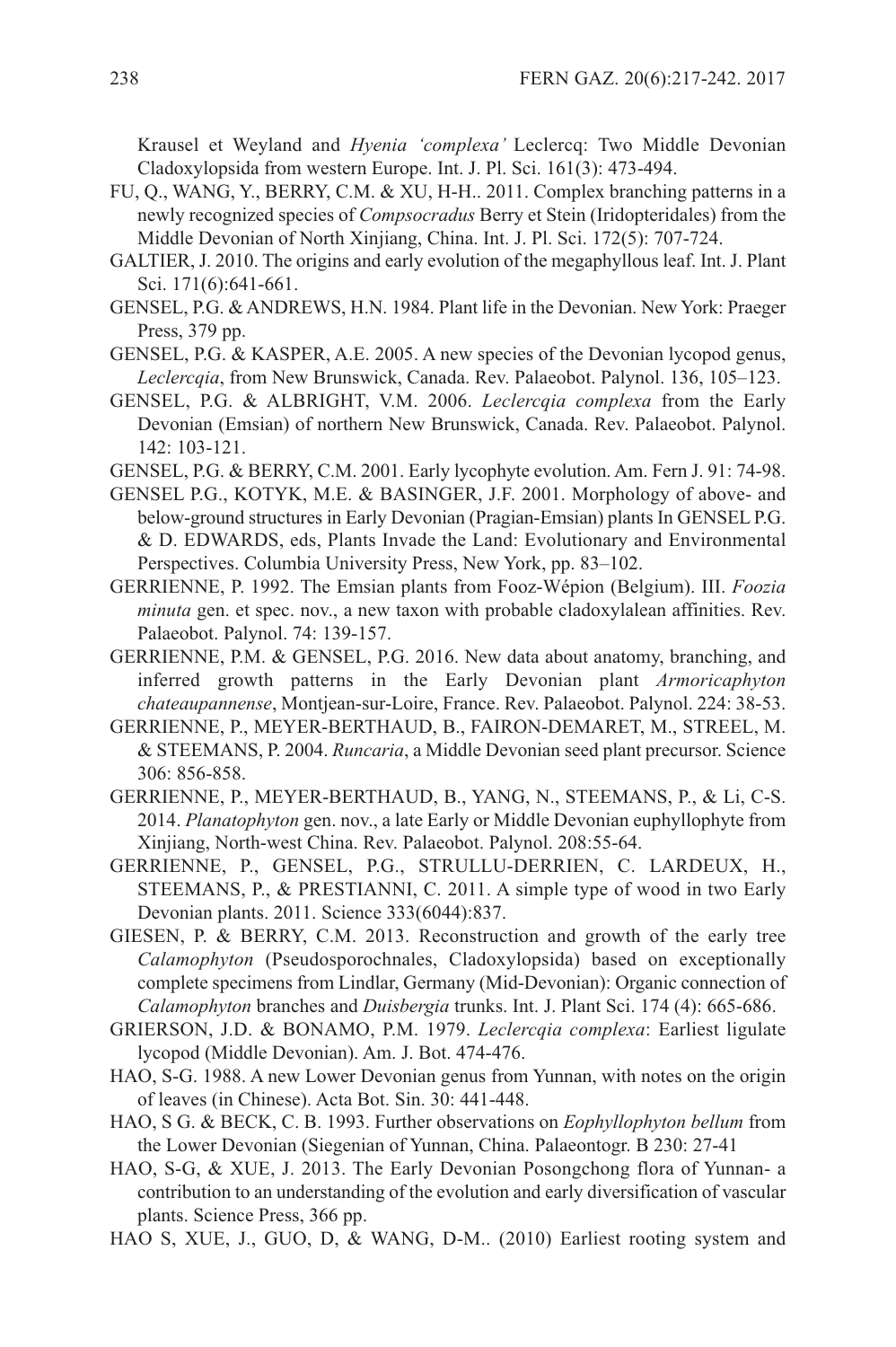root:shoot ratio from a new *Zosterophyllum* plant. New Phytol 185: 217–225

- HAO, s., WANG, D., WANG, Q. & XUE, J. 2006. A New lycopsid, *Zhenglia radiata* gen. et sp. nov., from the lower Devonian Posongchong Formation of southeastern Yunnan, China, and Its Evolutionary significance. Acta Geol. sin. 80(1): 11-19.
- HAUGHTON, s. 1859. On *Cyclostigma*, a new genus of fossil plants from the Old Red sandstone of Kiltorcan Co Kilkenny. J. Roy. soc. Dublin 2:407-420.
- HETHERINGTON, A.J. & DOlAN, l. 2017. The evolution of lycopsid rooting structures: conservatism and disparity. New Phytologist 215 (2): 538-544.
- HIll, s.A., sCHECKlER, s.E. & BAsINGER, J.F. 1997. *Ellesmeris sphenopteroides*, gen. et sp. nov., a new zygopterid fern from the Upper Devonian (Frasnian) of Ellesmere, N.W.T., Arctic Canada. Am. J. Bot. 84: 85-93.
- HOFFMAN, l.A. & TOMEsCU, A.M. F. 2013. An early origin of secondary growth: *Franhueberia gerriennei* gen. et sp. nov. from the lower Devonian of Gaspé (Quebec, Canada). Amer. J. Bot. 100, 754-763.
- HUEBER, F.M. 1983. A new species of *Baragwanathia* from the sextant Formation (Emsian) Northern Ontario, Canada. Bot. J. linn. soc. 86:57-79.
- HUEBER, F.M. 1992. Thoughts on the early lycopsids and zosterophylls. Ann. Mo. Bot. Gdn. 79:474-499.
- JOHNsON, T. 1913. On *Bothrodendron* (*Cyclostigma*) *kiltorkense* Haughton, sp. Roy. soc. Dublin, sci. Proceed. 13 (n.s.): 500-528.
- KAsPER, A.E, ANDREWs, H.N. & FORBEs, W.H. 1974. New fertile species of *Psilophyton* from the Devonian of Maine. Am. J. Bot. 61: 339-359.
- KENRICK P. 2013. The origin of roots. In: Eshel A, Beeckamn T, eds. Plant roots: the hidden half. London, UK: Taylor & Francis, 1-14.
- KENRICK P. & CRANE, P. R. 1997. The origin and early diversification of land plants: A cladistic study. Washington: Smithsonian.
- KENRICK P. & STRULLU-DERRIEN, C. 2014. The Origin and early evolution of roots. Plant Phys. 166: 570-580.
- KENRICK, P., WEllMAN, C.H., sCHNEIDER, H. & EDGECOMBE, G.D. 2012. A timeline for terrestrialization: consequences for the carbon cycle in the Palaeozoic. Phil. Trans. Roy. Soc. B 367: 519-536.
- KOTYK, M. E., BAsINGER, J.F., GENsEl, P. G. & DE FREITAs, T. A. 2004. Morphologically complex plant macrofossils from the late silurian of Arctic Canada. Am. J. Bot. 89: 1004-1013.
- KRÄUsEl, R. & WEYlAND, H. 1937. Pflanzenreste aus dem Devon. X. Zwei Pflanzenfunde im Oberdevon der Eifel. senckenbergiana 19: 338-355.
- KRÄUsEl, R. & WEYlAND, H. 1949. *Gilboaphyton* und die Protolepidophytales. senckenbergiana 30: 129-152.
- lEClERCQ, s. 1951. Étude morphologique et anatomique d'une Fougère du Dévonien superieur. Ann. soc. Geol. Belg..Mem. Vol. XIV (3): 39 pp.
- lEClERCQ, s. 1970. Classe des Cladoxylopsida Pichi-sermolli, 1959. In: Boureau, E> (Ed.). Traité de Paléobotanique. IV. Fasc. I. Filicophyta. Masson, Paris, pp. 119-165.
- lI, F-W., VIllARREAl, J.C., KEllY, s., ROTHFEls, C.J., MElKONIAN, M., FRANGEDAKIs, E., RUHsAM, M., sIGEl, E.M., DER, J.P., PITTERMANN, J., BURGE, D.O., POKORNY, l., lARssON, A., CHEN, T., WEsTsTRAND, s., THOMAs, P., CARPENTER, E., ZHANG, Y., TIAN, Z., CHEN, l., YAN, Z., ZHU, Y., sUN, X., WANG, J., sTEVENsON, D.W., CRANDAll-sTOTlER, B.J.,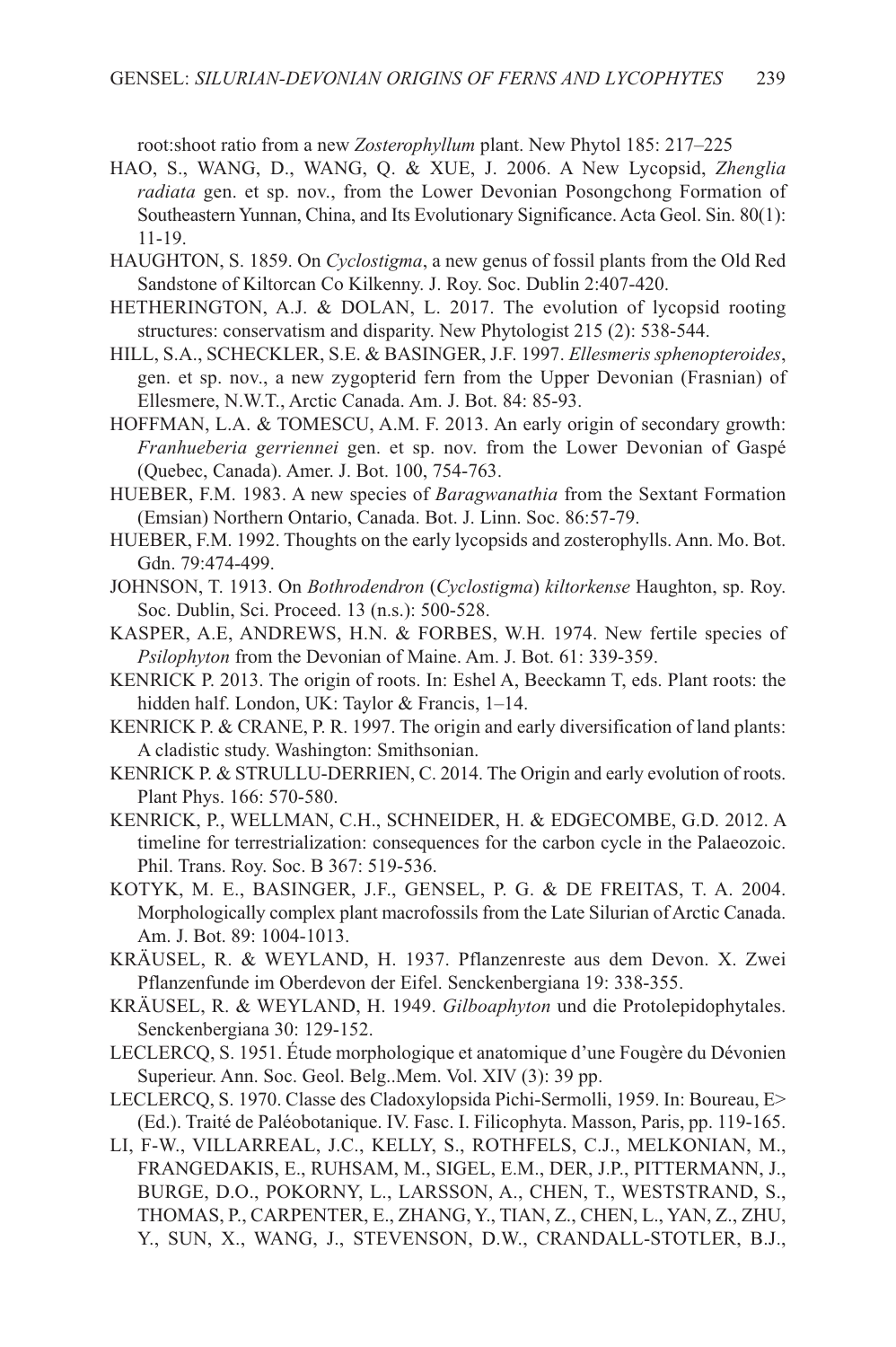sHAW, A. J., DEYHOlOs, M.K. sOlTIs, D.E. ,GRAHAM, s.W., WINDHAM, M.D., lANGDAlE, J.A., WONG, G.K-s. MATHEWs, s. & PRYER, K.M. 2014. Horizontal transfer of an adaptive chimeric photoreceptor from bryophytes to ferns. PNAs, 111:6672-6677

- MATsUNAGA, K.K.s. & TOMEsCU, A.M.F. 2016. Root evolution at the base of the lycophyte clade: insights from an Early Devonian lycophyte. Ann. Bot 117(4):585-598.
- MOMENT, N., GERRIENNE, P. & PREsTIANNI, C. 2015. *Brabantophyton*, a new genus of stenokolealean affinities from the Middle to earliest Upper Devonian locality from Belgium. Rev. Palaeobot. Palynol. 227: 77-96.
- MUsTAFA, H. 1978. Beiträge zur Devonflora III. Argum. Palaeobot. 5: 91-132.
- NICKRENT, D. l., PARKINsON, C. l., PAlMER, J. D. & DUFF, R. J. 2000. Multigene phylogeny of land plants with special reference to bryophytes and the earliest land plants. Mol. Biol. Evol. 17:1885–1895.
- OBRHEl, J. 1959. Neue pflanzenfunde in den sbrsko-schichten (Mitteldevon). Vestn. Ustred. Ustavu Geol. 34: 384-388.
- PPG1. 2016. A community-derived classification for extant lycophytes and ferns. J. Syst. Evol. 54 (6): 563–603.
- PREsTIANNI, C. & GERRIENNE, P.M. 2010. Early seed plant radiation: an ecological hypothesis pp. 71-80 in Vecoli, M., Clement, G. & Meyer-Berthaud, B. (eds). The Terrestrialization Process: Modelling Complex Interactions at the Biosphere-Geosphere Interface. Geol. soc. lond. spec. Pub., 339.
- PRYER, K.M., sMITH, A.R., & ROTHFEls, C. 2009. Polypodiopsida (14 January 2009) [online]. In: Tree of life Web Project: http://tolweb.org/ Polypodiopsida/20615/2009.01.14 [accessed 7 October 2016].
- PRYER K.M., sCHNEIDER H., sMITH A.R., CRANFIll R., WOlF P.G., HUNT J.s. 2001. Horsetails and ferns are a monophyletic group and the closest living relatives to seed plants. Nature 409: 618–621.
- PRYER, K.M., sCHUETTPElZ, E., WOlF, P.G., sCHNEIDER H., sMITH A.R., & CRANFIll, R. 2004. Phylogeny and evolution of ferns (monilophytes) with a focus on the early leptosporangiate divergences. Amer. J. Bot. **91**: 1582–1598
- QIU Y-l, lI, l., WANG, B., CHEN, Z., DOMBROVsKA, O., lEE, J., KENT, l., lI, R., JOBsON, R.W., HENDRY, T.A., TAYlOR, D.W. 2007. A nonflowering land plant phylogeny inferred from nucleotide sequences of seven chloroplast, mitochondrial, and nuclear genes. Int. J. Plant Sci. 168: 691–708.
- RAVEN J.A. & EDWARDs, D. (2001) Roots: evolutionary origins and biogeochemical significance. J. Exp. Bot. 52: 381–401
- REMY, W. & HAss, H. 1986. *Gothanophyton zimmermanni* nov.gen., nov. spec., eine Pflanze mit komplexem stelar-Korper aus dem Emsian. Arg. Palaeobotanica 7 (9): 9-69.
- RENZAGlIA, K. s., DUFF, R. J. T, NICKRENT, D. l. & GARBARY, D. J. 2000. Vegetative and reproductive innovations of early land plants: implications for a unified phylogeny. Phil. Trans. R. soc. lond. B 355:769–793
- RICHARDsON, J.B., BONAMO, P. M. & McGREGOR, D.C. 1993. The spores of *Leclercqia* and the dispersed spore morphon *Acinosporites lindlarensis* Riegel: a case of gradualistic evolution. Bull. Nat. Hist. Mus., lond. (Geol.) 49, 121–155.
- RICKARDs, R. B. 2000. The age of the earliest club mosses: the silurian *Baragwanathia* flora in Victoria, Australia. Geol. Mag. 137(2): 207-209.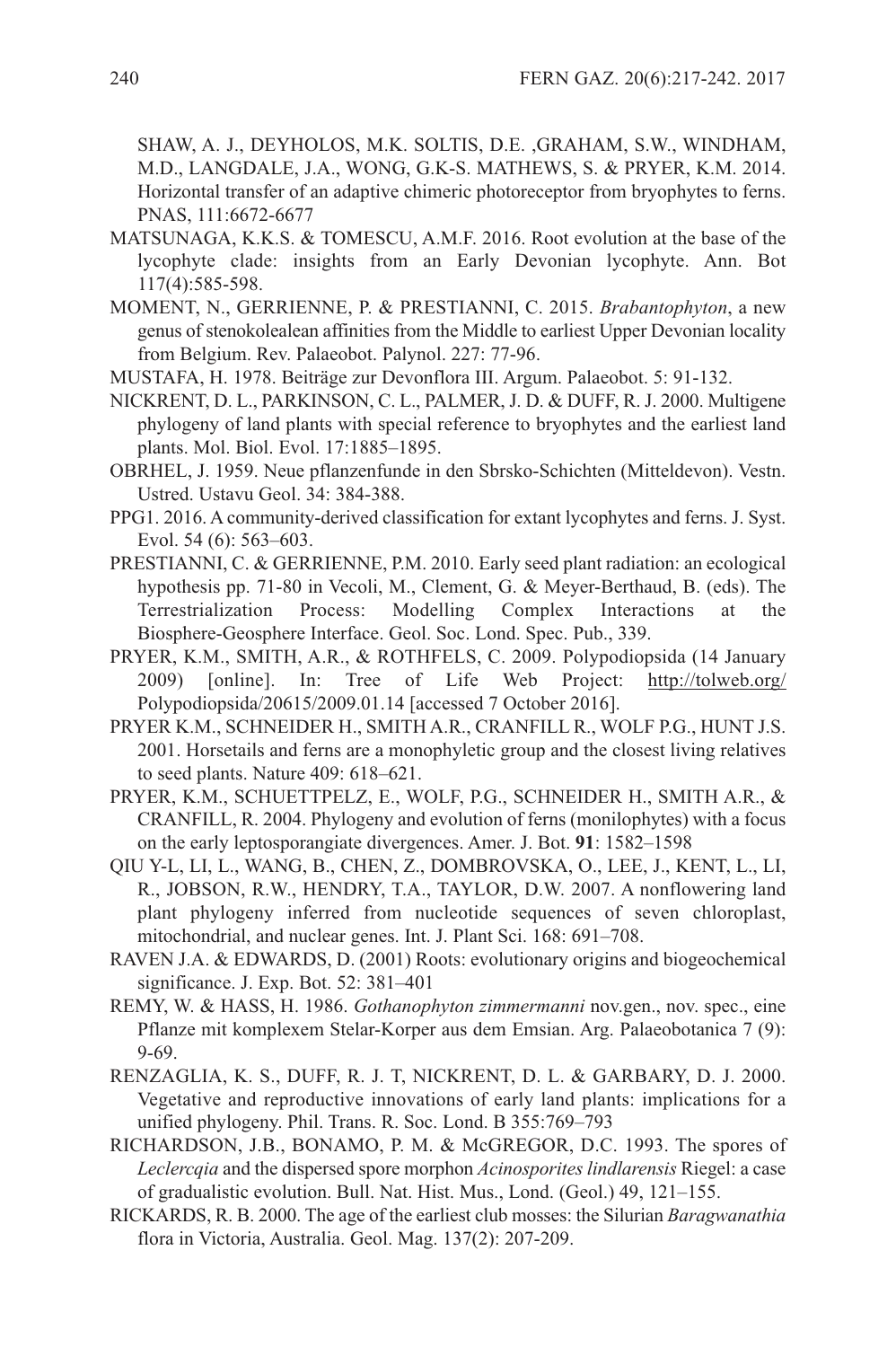- ROTHWEll, G.W. & NIXON, K. C. 2006. How does inclusion of fossil data change our conclusions about the phylogenetic history of euphyllophytes? Int. J. Plant Sci. 167(3): 737-749.
- ROTHWEll, G. W. & sTOCKEY, R. A. 2008. Phylogeny and evolution of ferns: a paleontological perspective. Pp. 332-364, Ranker, T.A. & Haufler, C. H. (eds) Biology and Evolution of Ferns and lycophytes. Cambridge Uiversity Press.
- ROWE, N. 1988. A herbaceous lycophyte from the lower Carboniferous Drybrook sandstone of the Forest of Dean, Gloucestershire. Palaeontol. 31 (1): 69-83.
- RUBINsTEIN, C.V.; GERRIENNE, P. DE lA PUENTE, G.s., AsTINI, R.A. & sTEEMANs, P. (2010). Early Middle Ordovician evidence for land plants in Argentina (eastern Gondwana). New Phytologist. **188** (2): 365–369
- sANDERs, H., ROTHWEll, G.W. & WYATT, s. 2007. Paleontological context for the developmental mechanisms of evolution. Int. J. Plant Sci. 168: 719-728.
- sCHECKlER, s.E., 1974. systematic characters of Devonian ferns. An. Mo. Bot. Gard. 61:462-473.
- sCHECKlER, s.E., sKOG, J.E. & BANKs, H.P.. 2006 *Langoxylon asterochlaenoideum* stockmans: Anatomy and relationships of a fern-like plant from the Middle Devonian of Belgium. Rev. Palaeobot Palynol. 142: 193-217.
- sCHNEIDER H, sMITH, A. R. & PRYER, K. M. 2009. Is morphology really at odds with molecules in estimating fern phylogeny? Sys. Bot. 34: 455–475.
- sCHUlTKA, s. 1978. Beiträge zur Anatomie von *Rhacophyton condrusorum* Crepin. Arg. Palaeobot. 5: 11-22.
- sCHWEITZER H-J & lI, C-s. 1996 *Chamaeodendron* nov. gen., eine multisporangiate lycopsid aus dem Frasnium sudchinas. Palaeontogr B 238:45–69.
- sKOG, J. & HIll, C. 1992. The Mesozoic herbaceous lycopsids. Ann. Mo. Bot. Gard. 79: 648-675.
- sMITH A.R., PRYER, K.M., sCHUETTPElZ, E. KORAll, P., sCHNEIDER, H. & WOlF. P.G. 2006b. A classification for extant ferns. *Taxon* **55**: 705–731.
- sTEEMANs, P., WEllMAN, C.H. & GERRIENNE, P. 2010. "Paleogeographic and paleoclimatic considerations based on Ordovician to lochkovian vegetation". *Geological Society, London, Special Publications*. **339** (1): 49– 58. doi:10.1144/sP339.5
- sTEEMANs, P., lE HÉRIssÉ, A., MElVIN, J., MIllER, M.A., PARIs, F., VERNIERs, J., WEllMAN, C.H.. 2009. Origin and radiation of the earliest vascular plants. Science 324: 353.
- sTEIN, W. 1982. *Iridopteris eriensis* from the Middle Devonian of North America, with systematics of apparently related taxa. Bot. Gaz. 143(3): 401-416.
- sTEIN, W. & HUEBER, F. M. 1989. The anatomy of *Pseudosporochnus*: *P. hueberi* from the Devonian of New York. Rev. Palaeobot. Palynol. 60: 311-359.
- sTEIN, W., Wight, D. C. & Beck, C. B. 1984. Possible alternatives for the origin of Sphenopsida. Syst. Bot. 9: 102-118.
- sTEIN, W., MANNOlINI, F., HERNICK, l V-A., lANDING, E., & BERRY, C.M.. 2007. Giant cladoxylopsid trees resolve the enigma of the Earth's earliest forest stumps at Gilboa. Nature 446: 904-907.
- sTEIN, W., BERRY, C.M., HERNICK, l V-A. & MANNOlINI, F. 2012. surprisingly complex community discovered in the mid-Devonian fossil forest at Gilboa. Nature 483(7387), pp. 78-81.
- sTRUllU-DERRIEN, C., KENRICK, P., TAFFOREAU, P., COCHARD, H., JEAN-